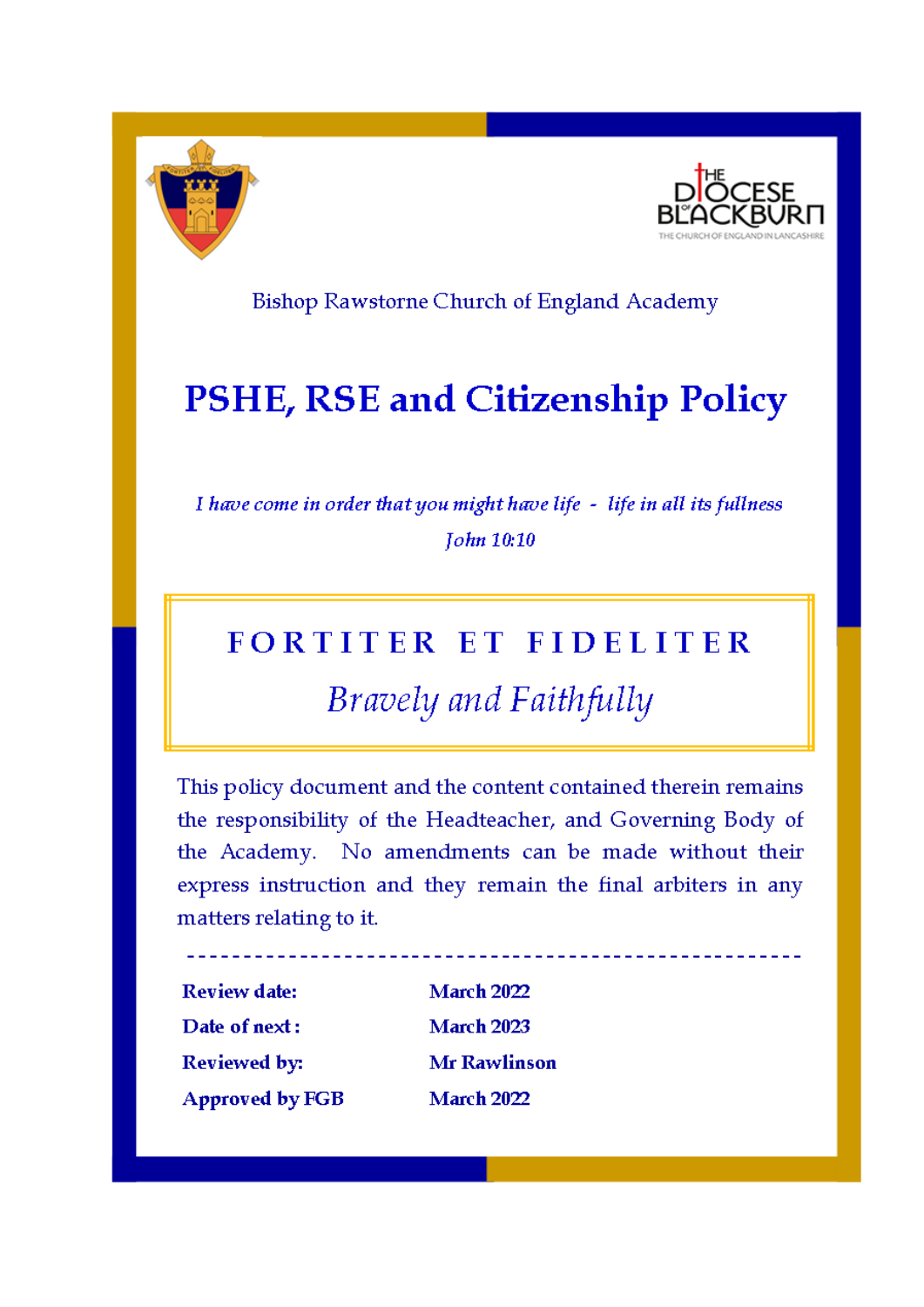## **Contents:**

[Statement of intent](#page-1-0)

- 1. [Legal framework](#page-2-0)
- 2. [Roles and responsibilities](#page-4-0)
- 3. [Organisation of the RSE and health education c](#page-7-0)urriculum
- 4. [RSE subject](#page-8-0) overview
- 5. [Health education subject](#page-11-0) overview
- 6. Citizenship Subject Overview
- 7. PSHE, [RSE and Citizenship programmes of study](#page-11-1)
- 8. Delivery of the curriculum
- 9. [Curriculum links](#page-20-0)
- 10. [Working with parents](#page-20-0)
- 11. [Working with external agencies](#page-21-0)
- 12. [Withdrawal from lessons](#page-22-0)
- 13. Equality [and accessibility](#page-23-0)
- 14. [Safeguarding and confidentiality](#page-24-0)
- 15. [Assessment](#page-24-1)
- 16. [Staff training](#page-25-0)
- 17. [Monitoring quality](#page-25-1)
- 18. [Monitoring and review](#page-25-1)

#### **Appendices**

Appendix 1 – Letter to Parents Regarding RSE

<span id="page-1-0"></span>**NB.** This policy has been created in line with the 'Relationships Education, Relationships and Sex Education, and Health Education' 2019 guidance. This policy is subject to change.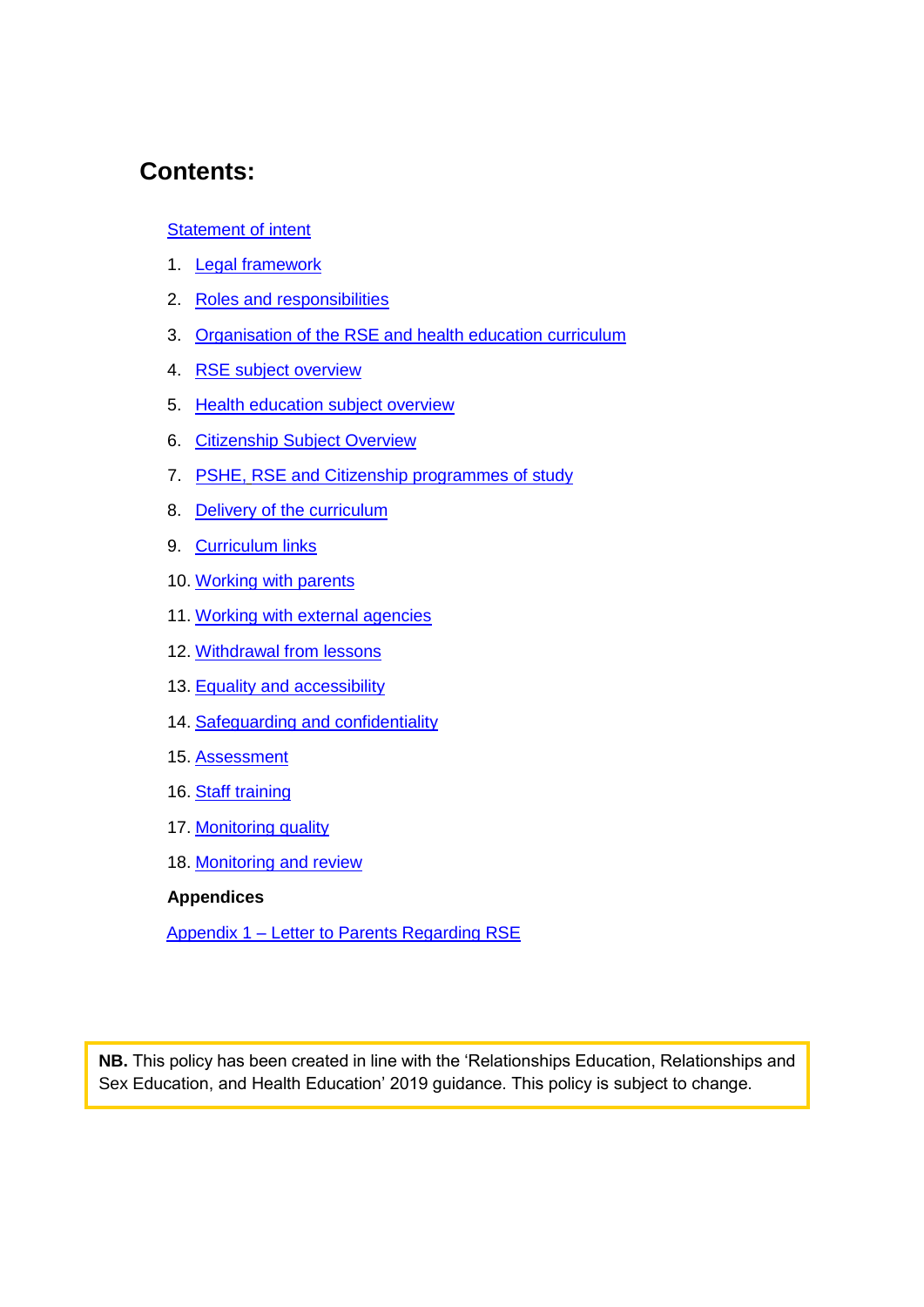## **THE CHRISTIAN COMMUNITY**

Bishop Rawstorne is a diverse, welcoming, Christian learning community committed to nurturing respectful and responsible citizens, empowering ALL learners to flourish.

#### **Vision**

Teaching about love, values, relationships and sexual relationships in this Church academy is rooted in the Church's teaching about what it is to be truly human in Christ, what it means to live well in relationship with others and is presented within a positive framework of Christian values.

Here at Bishop Rawstorne Church of England Academy we focus on the importance of relationships and the qualities and character needed to sustain the best relationships that honour each other whether within a friendship, family relationship or romantic relationship.

Each young person is a unique being, a child of God, loved and accepted. As such, our academy seeks to enable young people to develop through an inclusive programme of teaching that is based on Christian principles, which both respects the human body and seeks to ensure health and well-being.

## **Statement of intent**

#### PSHE, RSE and Citizenship Curriculum Intent

<span id="page-2-0"></span>PSHE, RSE and Citizenship aim to encourage all students to grow, develop and flourish into confident and positive citizens of the future, as individuals and as members of families and communities. It encourages and equips students with the knowledge and skills to make decisions that contribute to healthy and balanced lifestyles, positive relationships, economic well-being, the achievement of aspirations and their involvement and impact within wider community.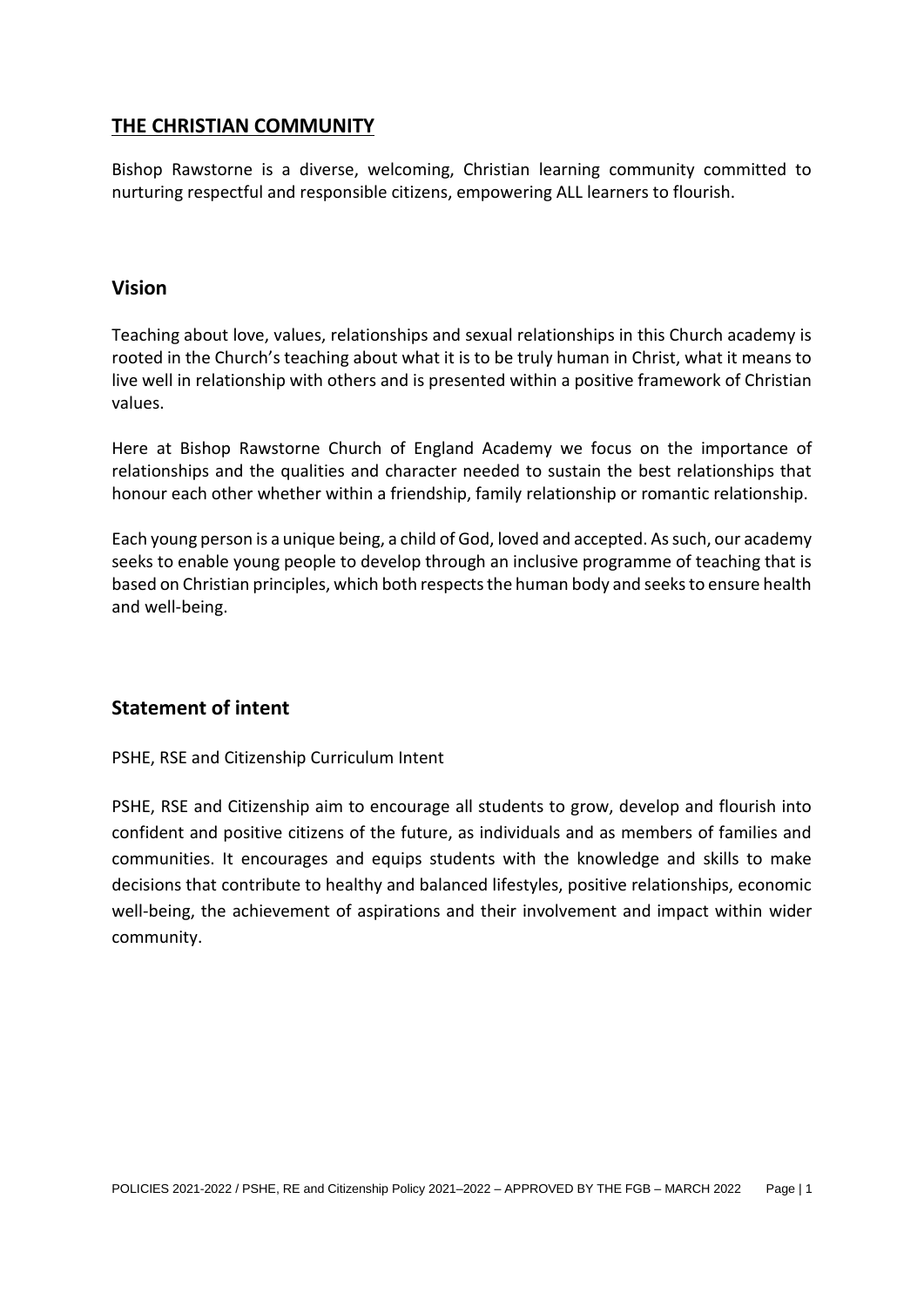## **1. Legal framework**

- 1.1. This policy has due regard to all relevant legislation and statutory guidance including, but not limited to, the following:
	- Equality Act 2010
	- DfE (2019) 'Keeping children safe in education'
	- DfE (2019) 'Relationships Education, Relationships and Sex Education (RSE) and Health Education'
	- DfE (2015) 'National curriculum in England: science programmes of study'
	- Children and Social Work Act 2017
	- SEND code of practice: 0 to 25 years (statutory guidance)
	- Mental Health and Behaviour in Schools (advice for schools)
	- Preventing and Tackling Bullying (advice for schools, including advice on cyberbullying)
	- Sexual violence and sexual harassment between children in schools (advice for schools)
	- The Equality and Human Rights Commission Advice and Guidance (provides advice on avoiding discrimination in a variety of educational contexts)
	- Promoting Fundamental British Values as part of SMSC in schools (guidance for maintained schools on promoting basic important British values as part of pupils' spiritual, moral, social and cultural (SMSC)
	- SMSC requirements for independent schools (guidance for independent schools on how they should support pupils' spiritual, moral, social and cultural development).
	- National Citizen Service guidance for schools
- 1.2. This policy operates in conjunction with the following school policies:
	- Accessibility Race Gender Equality Policy
	- Anti-Bullying Policy
	- Child Protection and Safeguarding Policy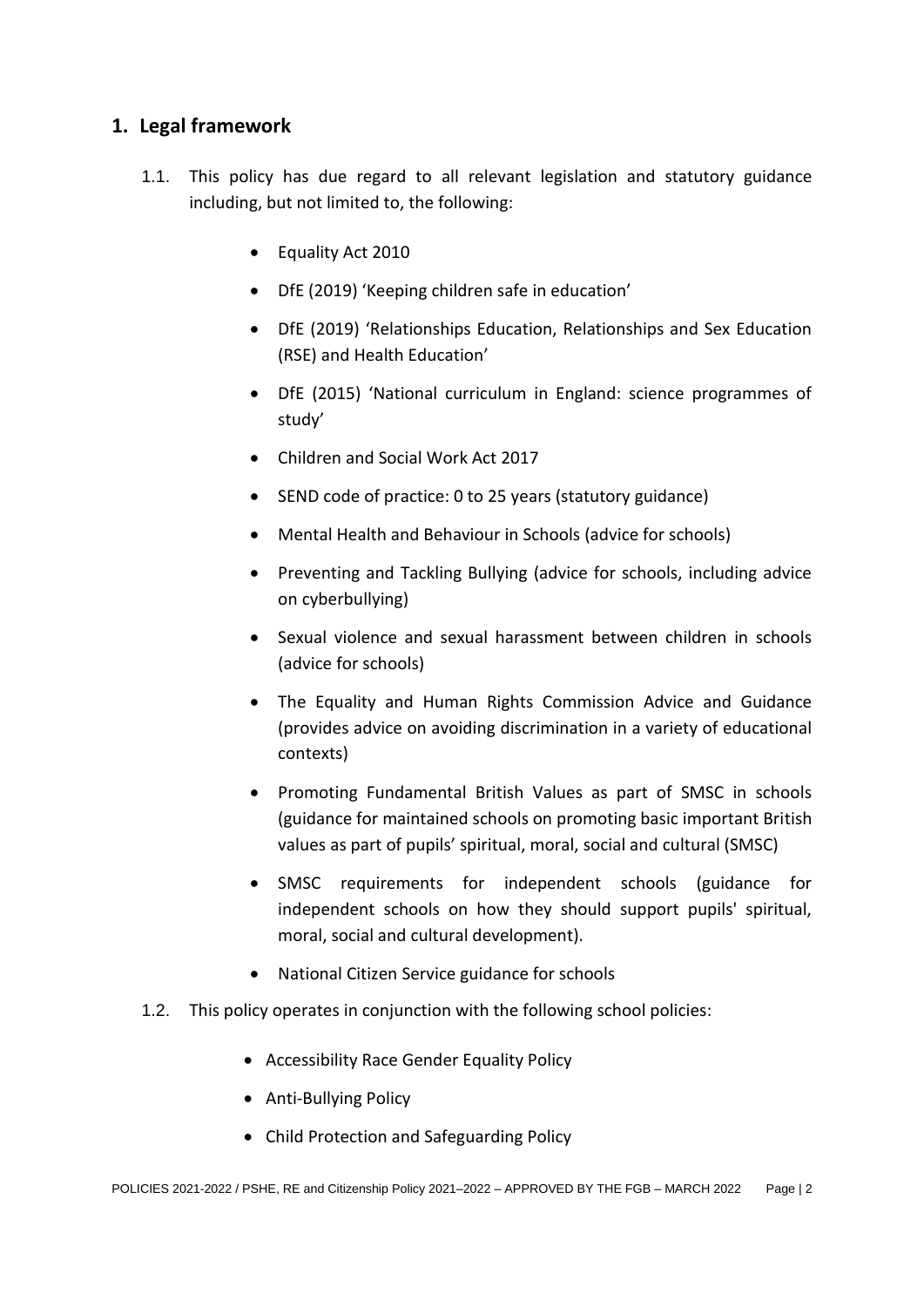- Curriculum Policy
- Equalities Policy
- Health and Safety Policy
- Home School Agreement Policy
- On-line Safety and Acceptable Use Policy
- Religious Education Policy
- SEN Policy
- Social Media Policy
- Social, Moral, Spiritual and Cultural Policy
- Worship Policy

## <span id="page-4-0"></span>**2. Roles and responsibilities**

- 2.1. The governing board is responsible for:
	- Ensuring all pupils make progress in achieving the expected educational outcomes.
	- Ensuring the PSHE, RSE and citizenship curriculum is well-led, effectively managed and well-planned.
	- Evaluating the quality of provision through regular and effective selfevaluation.
	- Ensuring that teaching is delivered in ways that are accessible to all pupils with SEND.
	- Providing clear information to parents on the subject content and the right to request that their child is withdrawn.
	- Ensuring RSE and health education is resourced, staffed and timetabled in a way that ensures the school can fulfil its legal obligations.
	- Maintaining and developing the religious ethos of the school.
- 2.2. The headteacher is responsible for:
	- The overall implementation of this policy.
	- Ensuring all staff are suitably trained to deliver the subjects.
	- Ensuring parents are fully informed of this policy.

POLICIES 2021-2022 / PSHE, RE and Citizenship Policy 2021–2022 – APPROVED BY THE FGB – MARCH 2022 Page | 3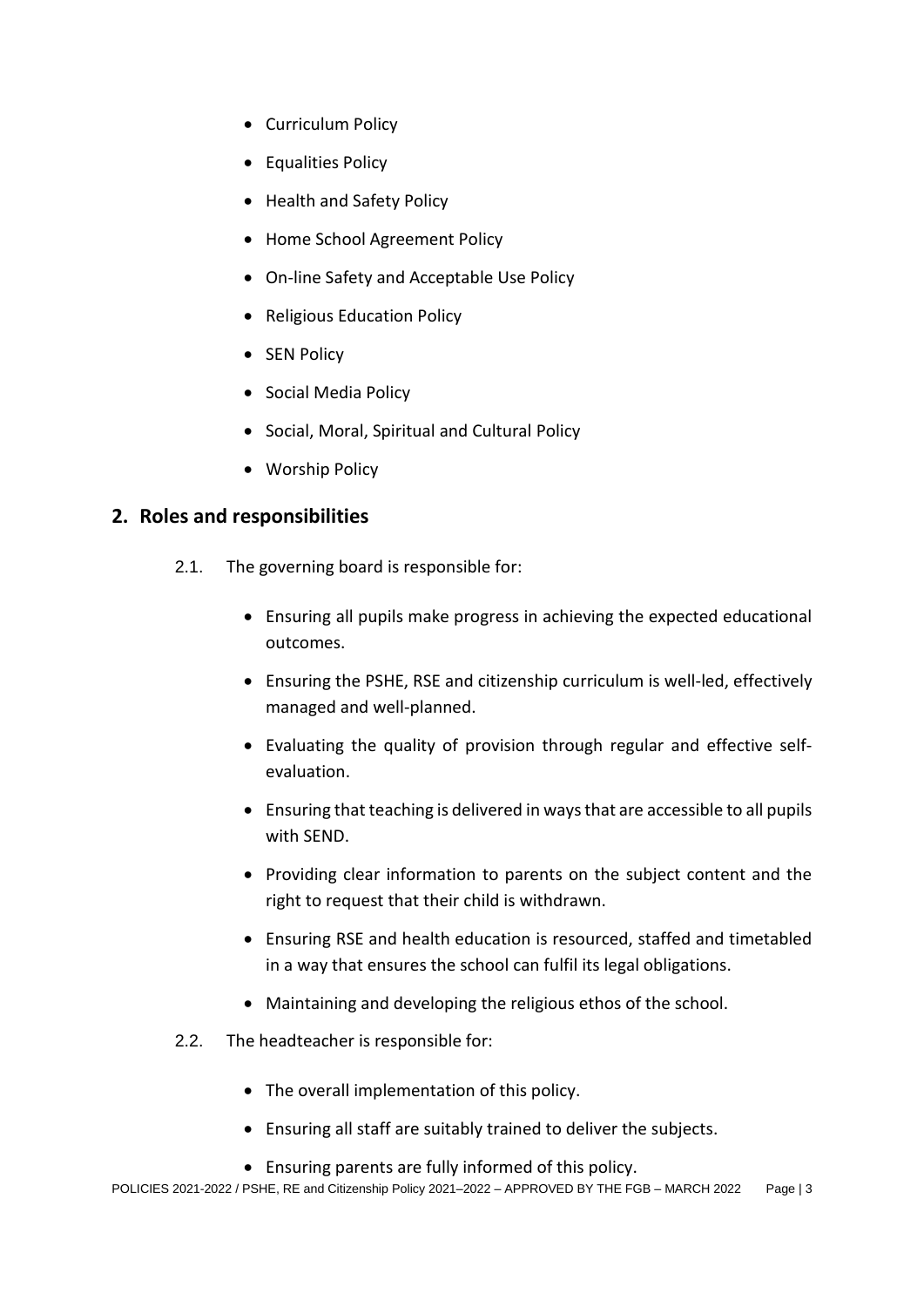- Reviewing all requests to withdraw pupils from non-statutory elements of the RSE and health education curriculum.
- Discussing withdrawal requests with parents, and the child if appropriate, to ensure their wishes are understood and to clarify the nature and purpose of the curriculum, including the benefits of receiving the education.
- Ensuring withdrawn pupils receive appropriate, purposeful education during the period of withdrawal.
- Encouraging parents to be involved in consultations regarding the school's RSE and health education curriculum.
- Reviewing this policy on an annual basis.
- Reporting to the governing board on the effectiveness of this policy and the curriculum.
- 2.3. The PSHE, RSE and citizenship curriculum leader is responsible for:
	- Overseeing the delivery PSHE, RSE and citizenship.
	- Working closely with colleagues in related curriculum areas to ensure the PSHE, RSE and citizenship curriculum compliments, and does not duplicate, the content covered in national curriculum subjects.
	- Ensuring the curriculum is age-appropriate and of high-quality.
	- Reviewing changes to the PSHE, RSE and citizenship curriculum and advising on their implementation.
	- Monitoring the learning and teaching of PSHE, RSE and citizenship, providing support to staff where necessary.
	- Ensuring the continuity and progression between each year group.
	- Helping to develop colleagues' expertise in the subject.
	- Ensuring teachers are provided with adequate resources to support teaching of the curriculum.
	- Ensuring the school meets its statutory requirements in relation to PSHE, RSE and citizenship.
	- Leading staff meetings and ensuring all members of staff involved in the curriculum have received the appropriate training.
	- Organising, providing and monitoring CPD opportunities in the subject.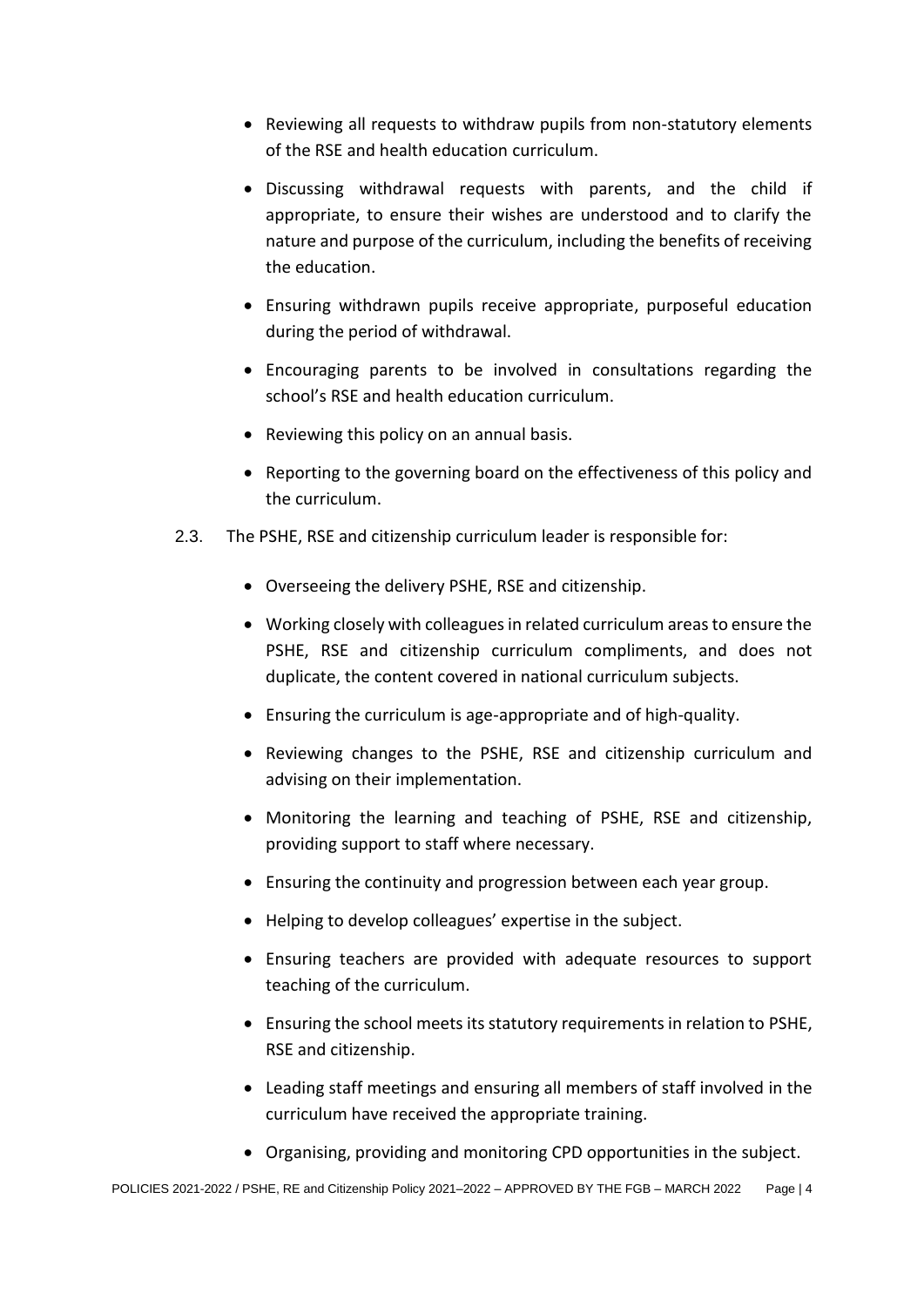- Monitoring and evaluating the effectiveness of the subjects and providing reports to the headteacher.
- 2.4. Subject teachers are responsible for:
	- Acting in accordance with, and promoting, this policy
	- Delivering PSHE, RSE and citizenship in a sensitive way and that is of a high-quality and appropriate for each year group.
	- Ensuring they do not express personal views or beliefs when delivering the curriculum.
	- Planning lessons effectively, ensuring a range of appropriate teaching methods and resources are used to cover the content.
	- Modelling positive attitudes to RSE and health education.
	- Liaising with the SENCO about identifying and responding to the individual needs of pupils with SEND.
	- Liaising with the pastoral team about key topics, resources and support for individual pupils or year groups.
	- Monitoring the effectiveness and appropriateness of the PSHE, RSE and citizenship curriculum.
	- Reporting any concerns regarding the teaching of PSHE, RSE and citizenship to the PSHE, RSE and citizenship curriculum leader or a member of the SLT.
	- Reporting any safeguarding concerns or disclosures that pupils may make as a result of the subject content to the DSL.
	- Responding appropriately to pupils whose parents have requested to withdraw them from the non-statutory components of RSE, by providing them with alternative education opportunities.
- 2.5. The SENCO is responsible for:
	- Advising teaching staff how best to identify and support pupils' individual needs.
	- Advising staff on the use of TAs in order to meet pupils' individual needs.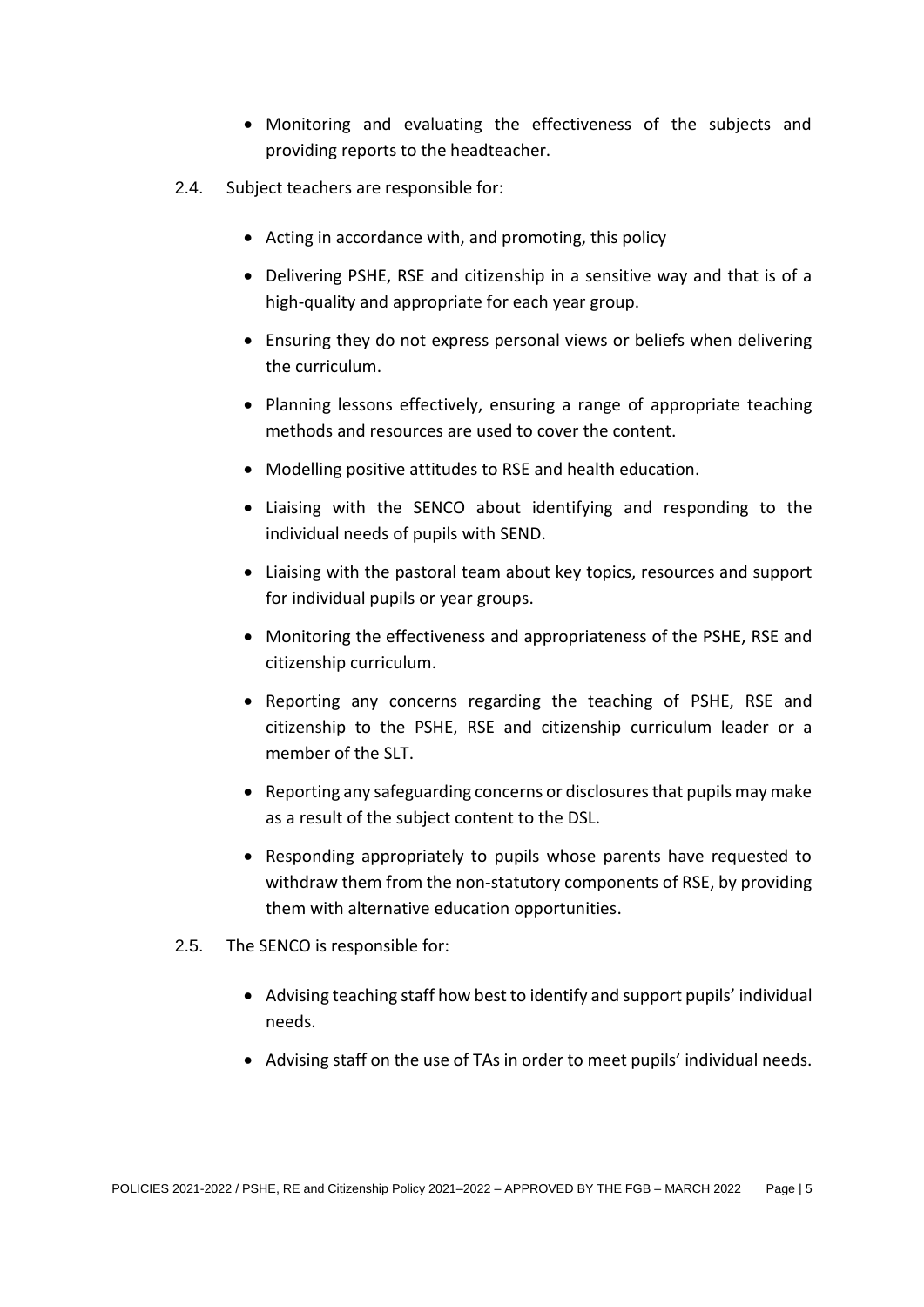## <span id="page-7-0"></span>**3. Organisation of the RSE and health education curriculum**

- 3.1. All schools providing secondary education are required to deliver statutory RSE and all state-funded schools are required to deliver health education.
- 3.2. For the purpose of this policy, **"relationships and sex education"** is defined as teaching pupils about developing healthy, nurturing relationships of all kinds, and helping them to understand human sexuality and to respect themselves and others.
- 3.3. For the purpose of this policy, **"health education"** is defined as teaching pupils about how they can make good decisions about their own health and wellbeing, and how physical health and mental wellbeing are interlinked.
- 3.4. The RSE and health education curriculum will be developed in consultation with teachers, pupils and parents, and in accordance with DfE recommendations.
- 3.5. We will gather the views of teachers, pupils and parents in the following ways:
	- Questionnaires
	- Meetings
	- Letters
	- Training sessions
- 3.6. The majority of the RSE and health education curriculum will be delivered through PSHE education, with statutory elements taught via the science curriculum and a number of topics consolidated during other curriculum areas.
- 3.7. The PSHE, RSE and citizenship curriculum leader will work closely with their colleagues in related curriculum areas to ensure the curriculum complements and does not duplicate the content covered in national curriculum subjects.
- 3.8. The curriculum has been developed in line with the DfE's 2019 guidance on 'Relationships Education, Relationships and Sex Education (RSE) and Health Education' guidance and the 2019 guidance on 'Personal, Social, Health and Economic Education'.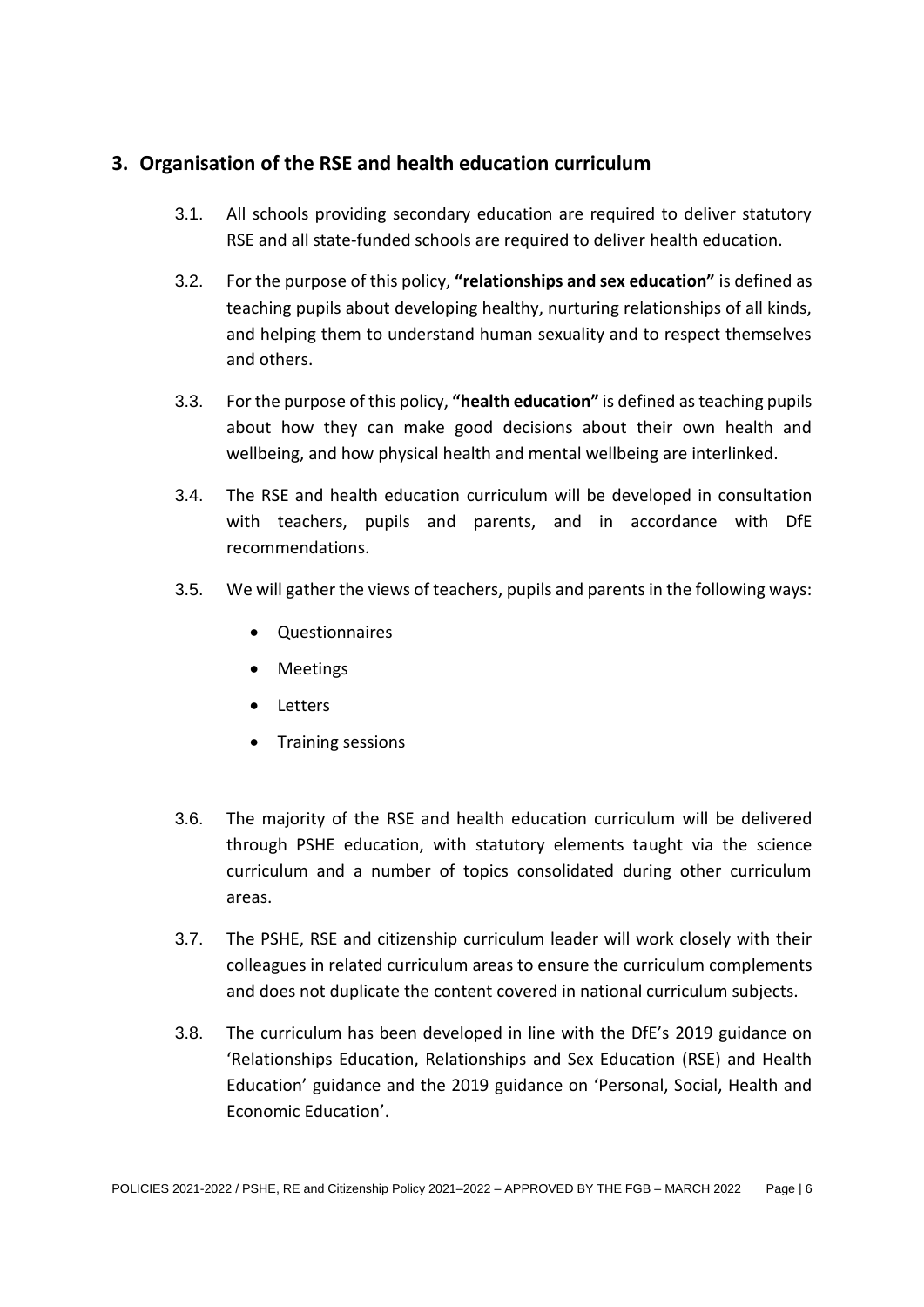- 3.9. The school will consider the context and views of the wider local community when developing the curriculum to ensure it is reflective of issues in the local area.
- 3.10. The school will consider the religious background of all pupils when planning teaching, to ensure all topics included are appropriately handled.
- 3.11. The PSHE, RSE and citizenship curriculum is informed by topical issues in the school and wider community, to ensure it is tailored to pupils' needs, for example, if there was a local prevalence of specific sexually transmitted infections, our curriculum would be tailored to address this issue.

## <span id="page-8-0"></span>**4. RSE subject overview**

4.1. RSE will continue to develop pupils' knowledge on the topics taught at a primary level, in addition to the content outlined in this section.

#### **Families**

- 4.2. By the end of secondary school, pupils will know:
	- That there are different types of committed, stable relationships.
	- How these relationships might contribute to human happiness and their importance for bringing up children.
	- What marriage is, including their legal status, e.g. that marriage carries legal rights and protections not available to couples who are cohabiting or who have married, for example, in an unregistered religious ceremony.
	- Why marriage is an important relationship choice for many couples and why it must be freely entered into.
	- The characteristics and legal status of other types of long-term relationships.
	- The roles and responsibilities of parents with respect to raising children, including the characteristics of successful parenting.
- 4.3. Pupils will also know how to:
	- Determine whether other children, adults or sources of information are trustworthy.
	- Judge when a family, friend, intimate or other relationship is unsafe, and recognise this in others' relationships.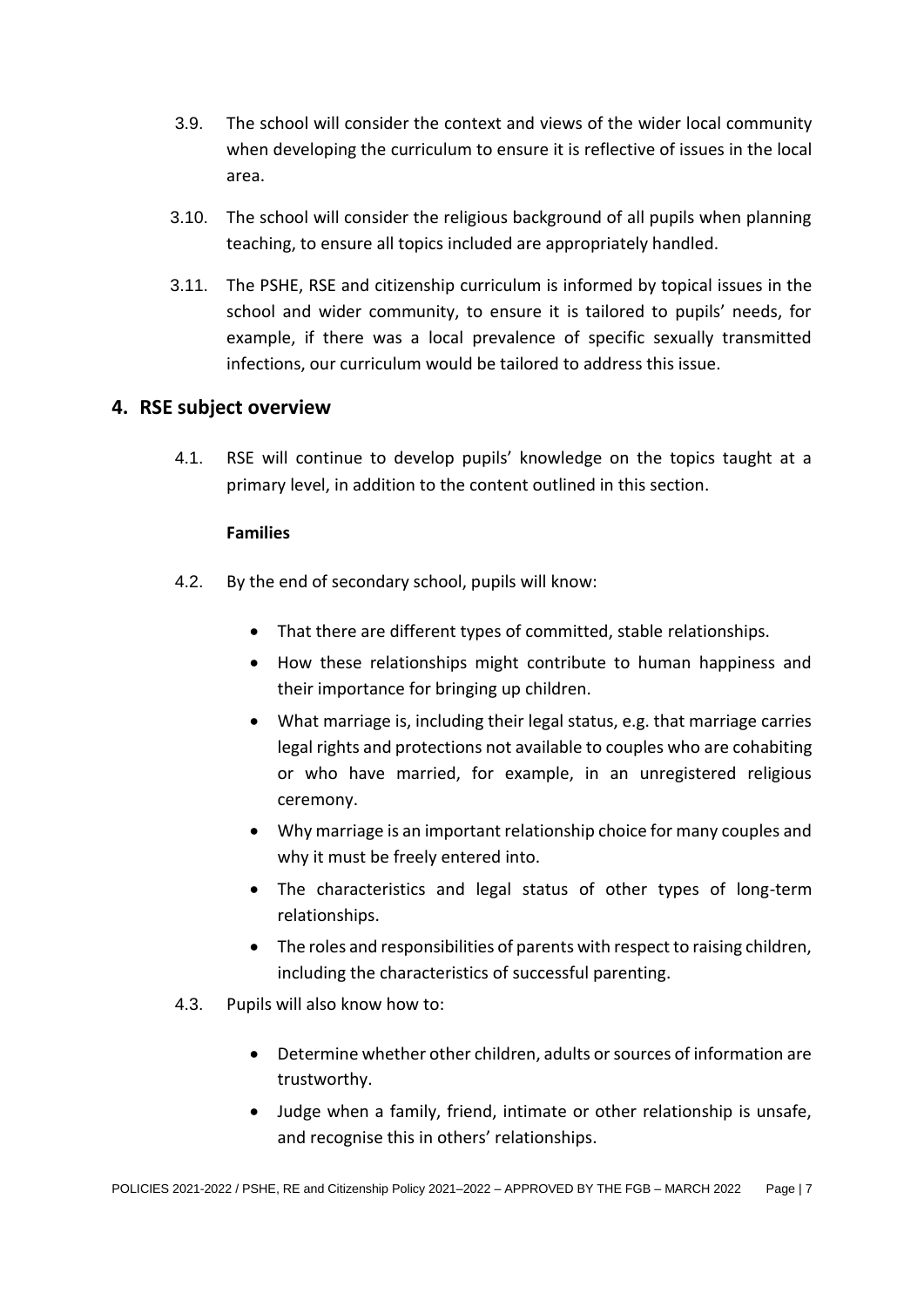• How to seek help or advice if needed, including reporting concerns about others, if needed.

#### **Respectful relationships, including friendships**

- 4.4. By the end of secondary school, pupils will know:
	- The characteristics of positive and healthy friendships in all contexts (including online), including trust, respect, honesty, kindness, generosity, boundaries, privacy, consent and the management of conflict, reconciliation and ending relationships. This includes different (non-sexual) types of relationships.
	- Practical steps they can take in a range of different contexts to improve or support respectful relationships.
	- How stereotypes, particularly those based on sex, gender, race, religion, sexual orientation or disability, can cause damage (e.g. how they might normalise non-consensual behaviour or encourage prejudice).
	- That in school and wider society they can expect to be treated with respect by others, and that in turn they should show due respect to others, including people in positions of authority and due tolerance of other people's beliefs.
	- About different types of bullying (including cyberbullying), the impact of bullying, responsibilities of bystanders to report bullying and how and where to seek help.
	- That some types of behaviour within relationships are criminal, including violent behaviour and coercive control.
	- What constitutes sexual harassment and violence and why these are always unacceptable.
	- The legal rights and responsibilities regarding equality, with reference to the protected characteristics defined in the Equality Act 2010, and that everyone is unique and equal.

#### **Online and media**

- 4.5. By the end of secondary school, pupils will know:
	- Their rights, responsibilities and opportunities online, and that the same expectations of behaviour apply in all contexts, including online.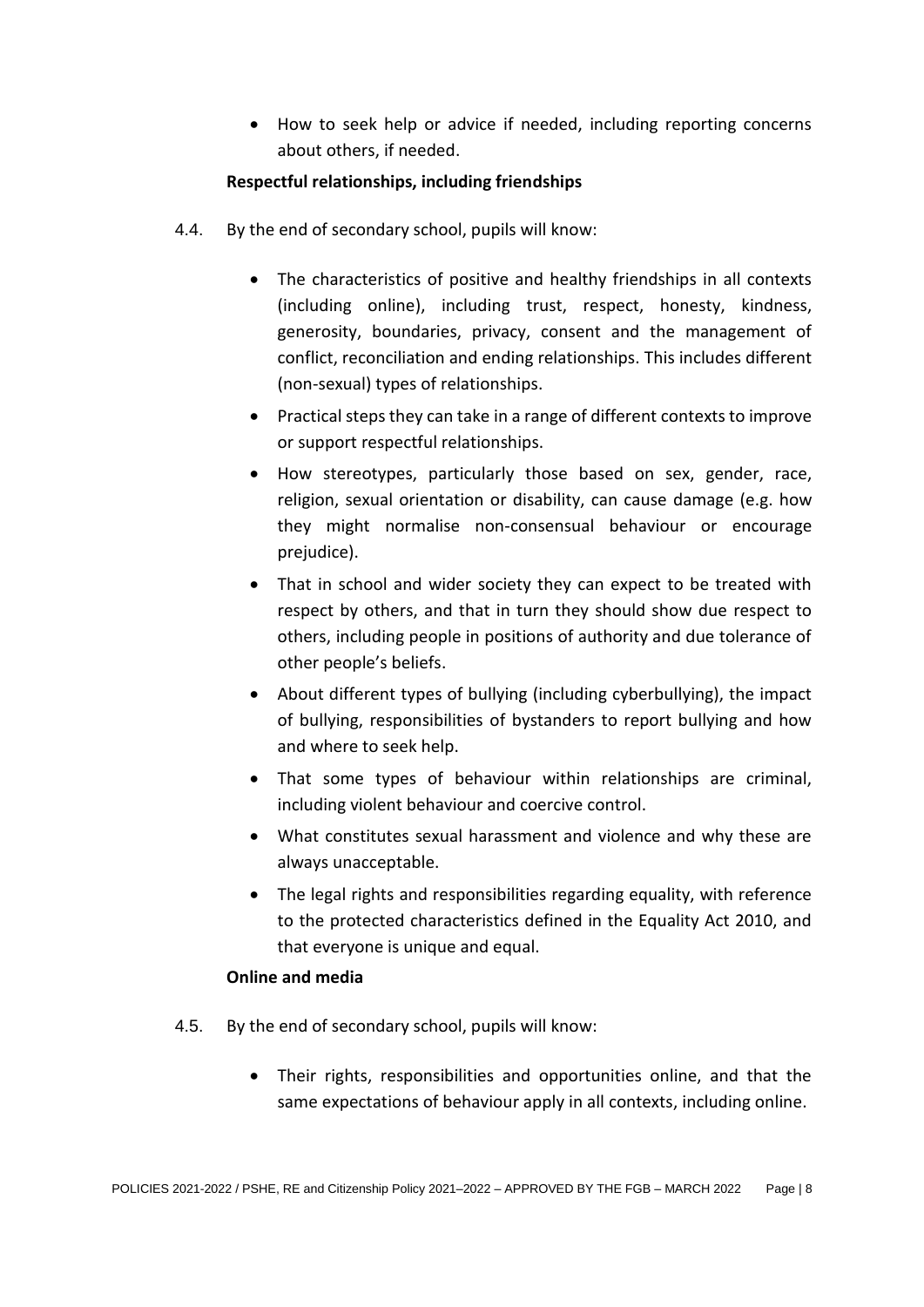- About online risks, including that material shared with another person has the potential to be shared online and the difficulty of removing potentially compromising material placed online.
- Not to provide material to others that they would not want shared further and not to share personal material which they receive.
- What to do and where to get support to report material or manage issues online.
- The impact of viewing harmful content.
- That specifically sexually explicit material, e.g. pornography, presents a distorted picture of sexual behaviours, can damage the way people see themselves in relation to others and negatively affect how they behave towards sexual partners.
- That sharing and viewing indecent images of children is a criminal offence which carries severe penalties, including jail.
- How information and data is generated, collected, shared and used online.

#### **Being safe**

- 4.6. By the end of secondary school, pupils will know:
	- The concepts of, and laws relating to, sexual consent, sexual exploitation, abuse, grooming, coercion, harassment, rape, domestic abuse, forced marriage, honour-based violence and FGM, and how these can affect current and future relationships.
	- How people can actively communicate and recognise consent from others, including sexual consent, and how and when consent can be withdrawn – this includes online.

## **Intimate and sexual relationships, including sexual health**

- 4.7. By the end of secondary school, pupils will know:
	- How to recognise the characteristics and positive aspects of healthy one-to-one intimate relationships, which include mutual respect, consent, loyalty, trust, shared interests and outlook, sex and friendship.
	- That all aspects of health can be affected by choices they make in sex and relationships, positively and negatively, e.g. physical, emotional, mental, sexual and reproductive health and wellbeing.
	- The facts about reproductive health, including fertility and the potential impact of lifestyle on fertility for both men and women.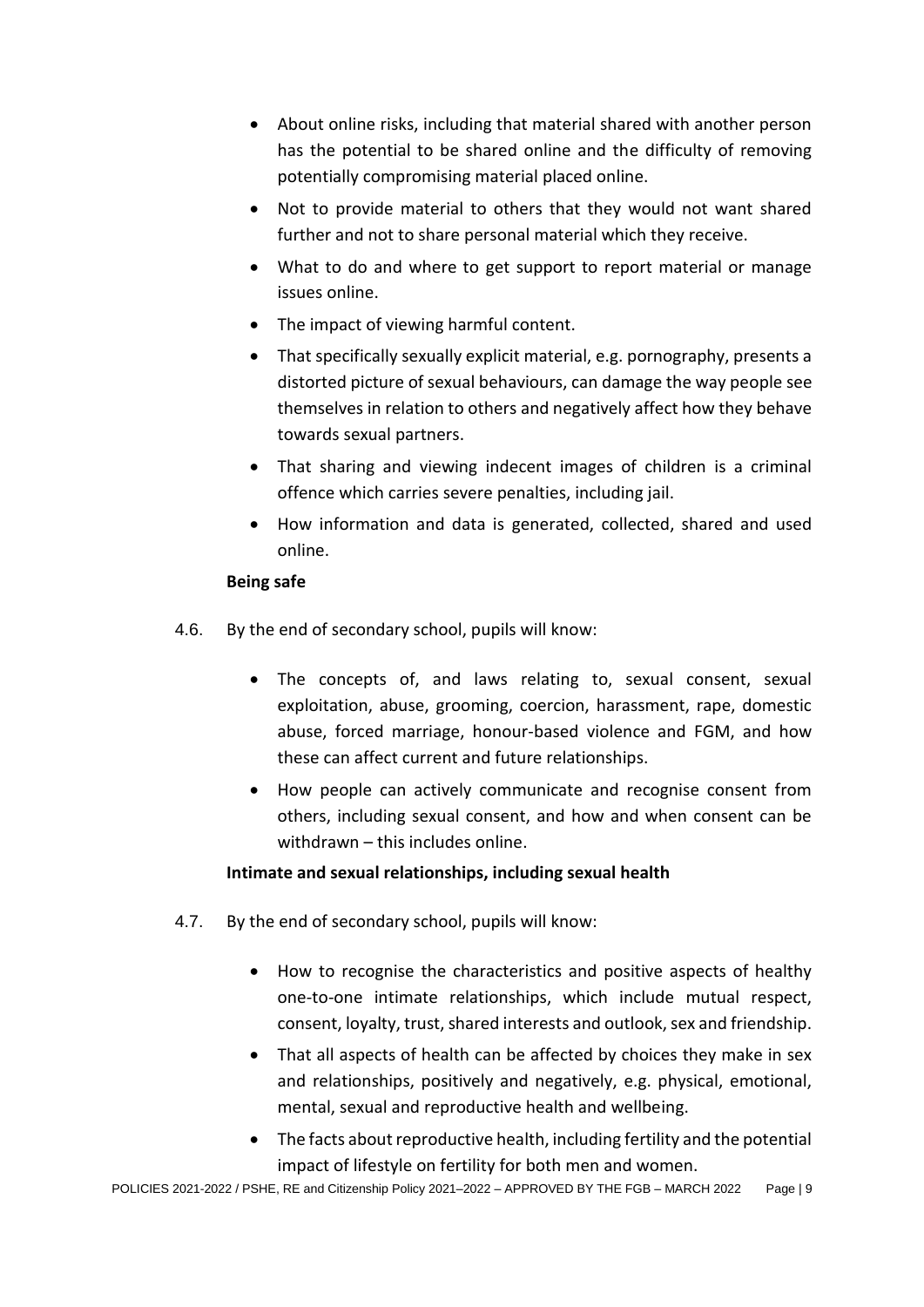- The range of strategies for identifying and managing sexual pressure, including understanding peer pressure, resisting pressure and not pressurising others.
- That they have a choice to delay sex or enjoy intimacy without sex.
- The facts about the full range of contraceptive choices, their effectiveness and options available.
- The facts around pregnancy including miscarriage.
- That there are choices in relation to pregnancy, with legally and medically accurate, impartial information on all options including keeping the baby, adoption, abortion and where to get further help.
- How the different sexually transmitted infections (STIs) are transmitted, how risk can be reduced through safer sex (including through condom use) and the importance of facts about testing.
- About the prevalence of some STIs, the impact they can have on those who contract them and key facts about treatment.
- How the use of alcohol and drugs can lead to risky sexual behaviour.
- <span id="page-11-1"></span>• How to get further advice, including how and where to access confidential sexual and reproductive health advice and treatment.

## <span id="page-11-0"></span>**5. Health education subject overview**

5.1. The physical health and mental wellbeing curriculum will continue to develop pupils' knowledge on the topics taught at a primary level, in addition to the content outlined in this section.

#### **Mental wellbeing**

- 5.2. By the end of secondary school, pupils will know:
	- How to talk about their emotions accurately and sensitively, using appropriate vocabulary.
	- That happiness is linked to being connected to others.
	- How to recognise the early signs of mental wellbeing concerns.
	- Common types of mental ill health, e.g. anxiety and depression.
	- How to critically evaluate when something they do or are involved in has a positive or negative effect on their own or others' mental health.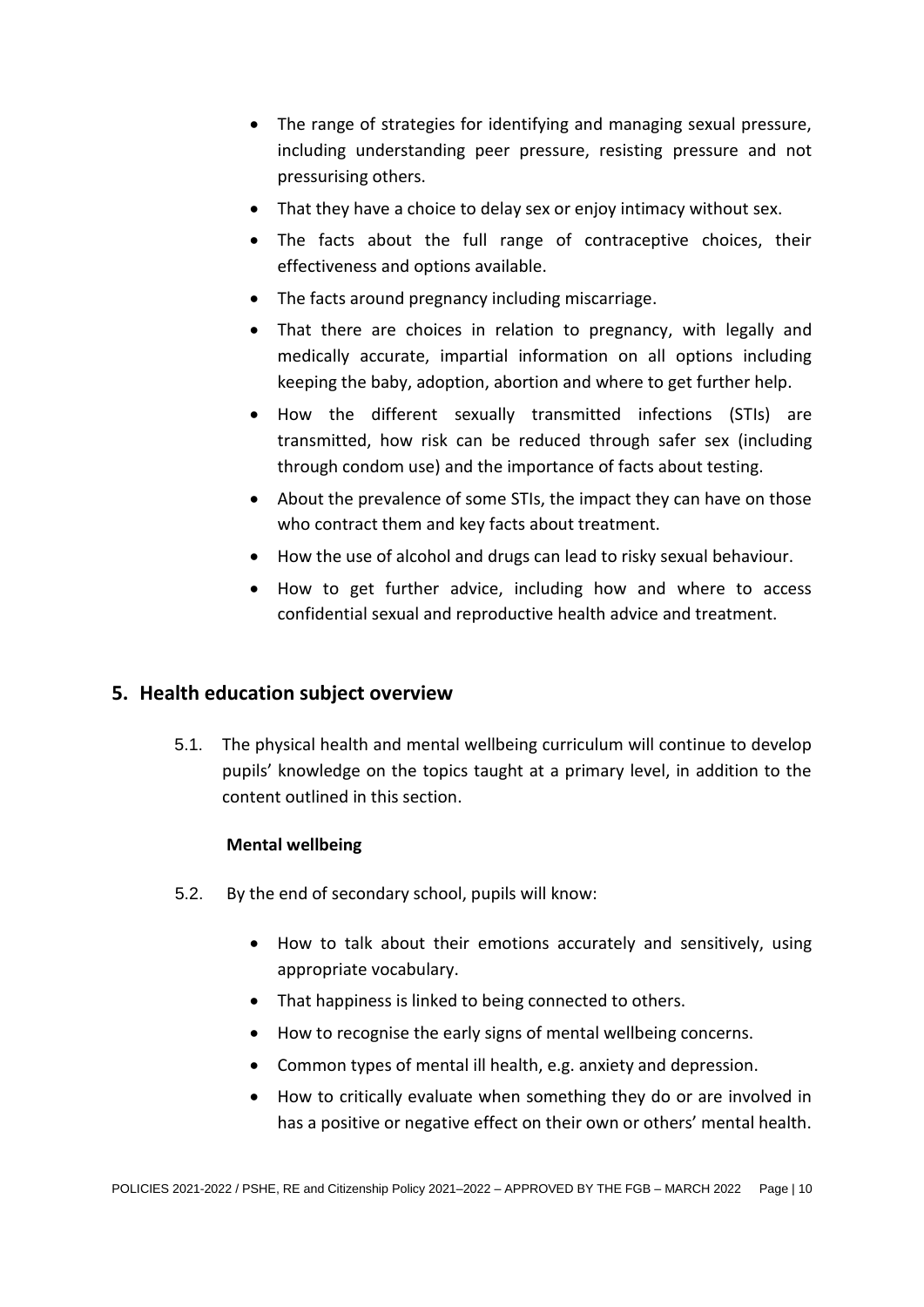• The benefits and importance of physical exercise, time outdoors, community participation and voluntary and service-based activities on mental wellbeing and happiness.

#### **Internet safety and harms**

- 5.3. By the end of secondary school, pupils will know:
	- The similarities and differences between the online world and the physical world, including: the impact of unhealthy or obsessive comparison with others online (including through setting unrealistic expectations for body image), how people may curate a specific image of their life online, over-reliance on online relationships (including social media), the risks related to online gambling including the accumulation of debt, how advertising and information is targeted at them and how to be a discerning consumer of information online
	- How to identify harmful behaviours online, including bullying, abuse or harassment, and how to report, or find support, if they have been affected by those behaviours.

#### **Physical health and fitness**

- 5.4. By the end of secondary school, pupils will know:
	- The positive associations between physical activity and promotion of mental wellbeing, including as an approach to combat stress.
	- The characteristics and evidence of what constitutes a healthy lifestyle, maintaining a healthy weight, including the links between an inactive lifestyle and ill health, including cancer and cardio-vascular ill-health.
	- About the science relating to blood, organ and stem cell donation.

#### **Healthy eating**

- 5.5. By the end of secondary school, pupils will know:
	- How to maintain healthy eating and the links between a poor diet and health risks, including tooth decay and cancer.

#### **Drugs, alcohol and tobacco**

5.6. By the end of secondary school, pupils will know: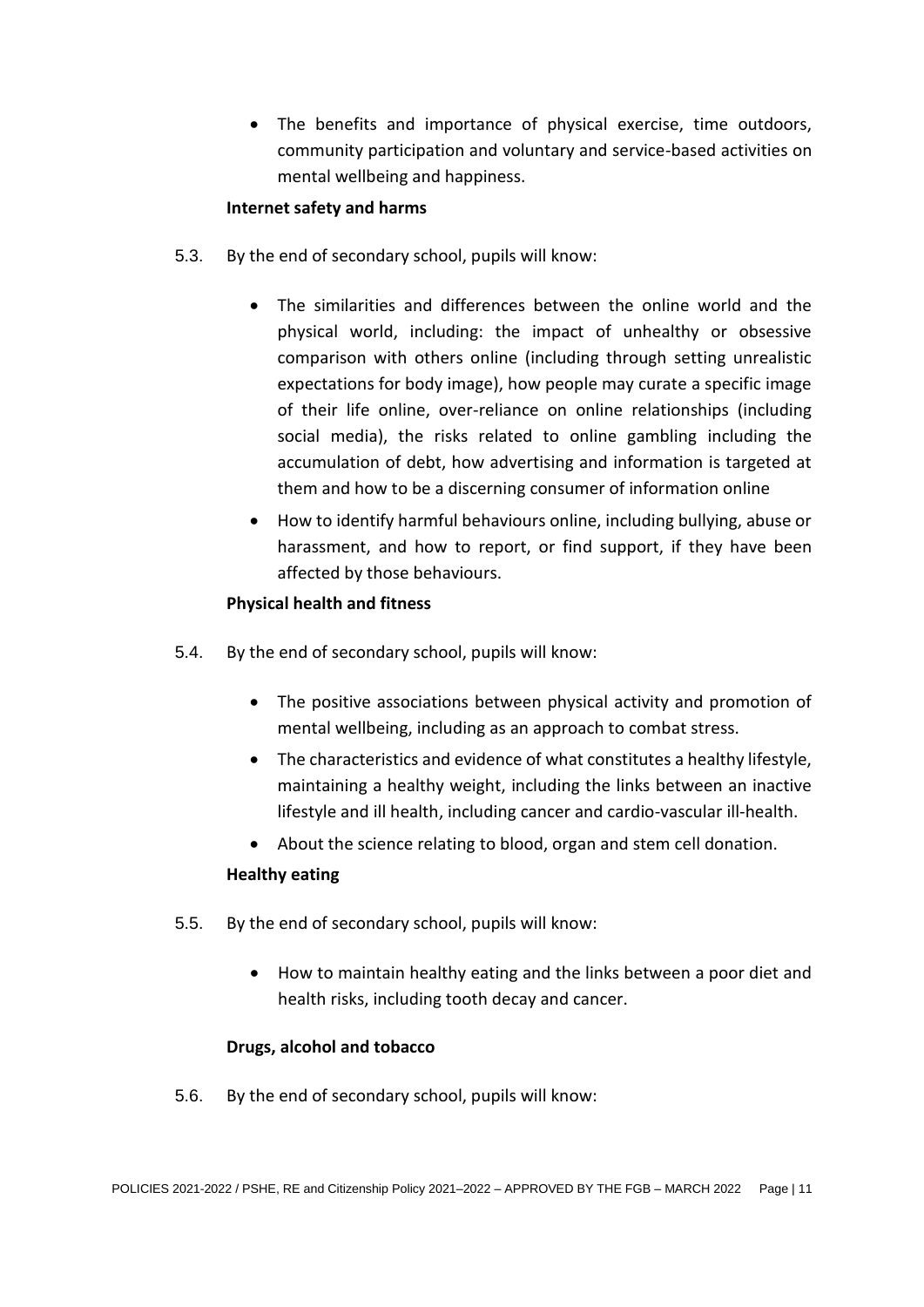- The facts about legal and illegal drugs and their associated risks, including the link between drug use and serious mental health conditions.
- The law relating to the supply and possession of illegal substances.
- The physical and psychological risks associated with alcohol consumption and what constitutes low risk alcohol consumption in adulthood.
- The physical and psychological consequences of addition, including alcohol dependency.
- Awareness of the dangers of drugs which are prescribed but still present serious health risks.
- The facts about the harms from smoking tobacco (particularly the link to lung cancer), the benefits of quitting and how to access the support to do so.

#### **Health and prevention**

- 5.7. By the end of secondary school, pupils will know:
	- About personal hygiene, germs including bacteria, viruses, how they are spread, treatment and prevention of infection, and about antibiotics.
	- About dental health and the benefits of good oral hygiene and dental flossing, including healthy eating and regular check-ups at the dentist.
	- [This should be taught to pupils in the later years of late secondary school, e.g. at KS4] The benefits of regular self-examination and screening.
	- The facts and science relating to immunisation and vaccination.
	- The importance of sufficient good quality sleep for good health and how a lack of sleep can affect weight, mood and ability to learn.

#### **Basic first aid**

- 5.8. By the end of secondary school, pupils will know:
	- Basic treatments for common injuries.
	- Life-saving skills, including how to administer CPR.
	- The purpose of defibrillators and when one might be needed.

#### **Changing adolescent body**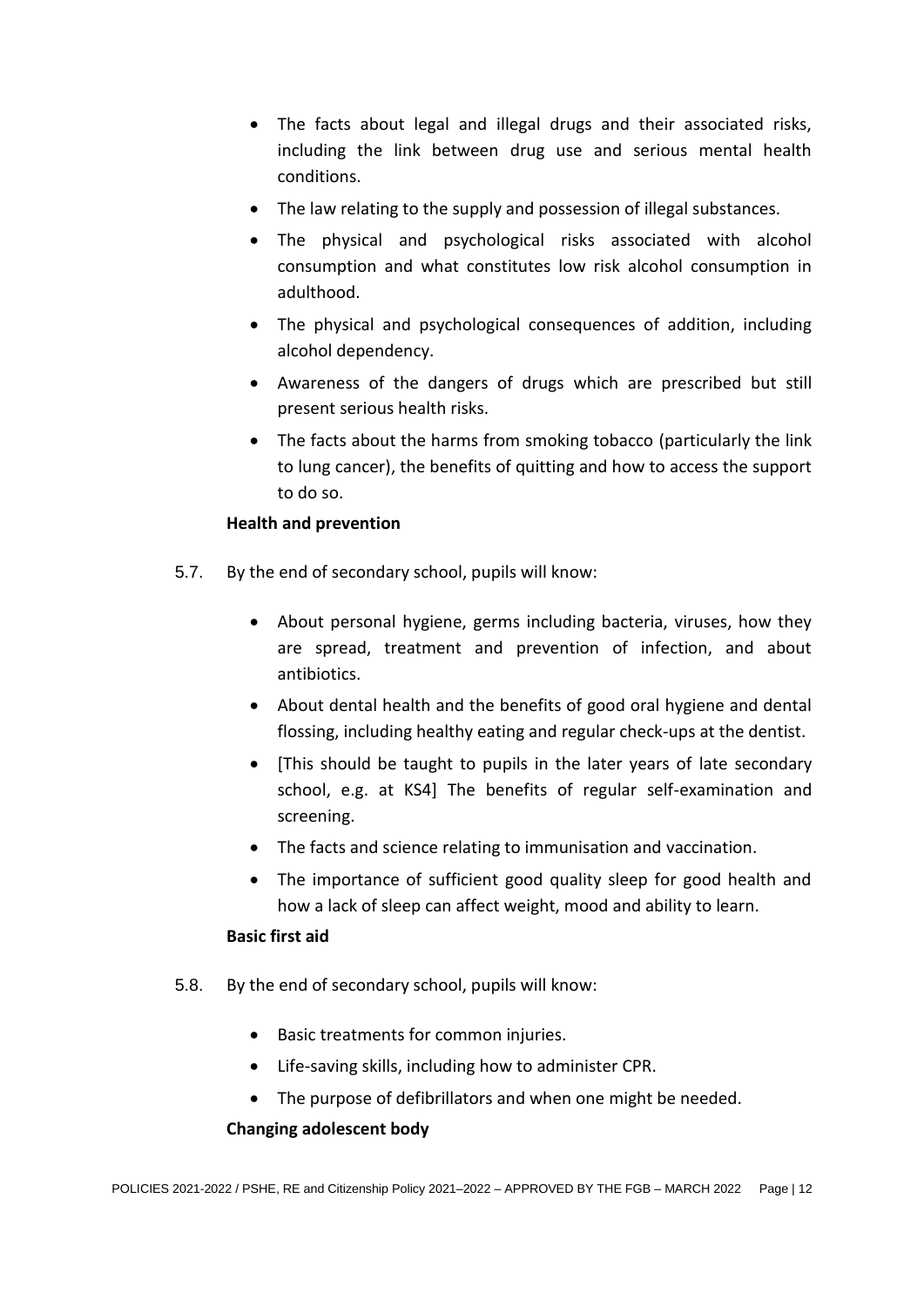- 5.9. By the end of secondary school, pupils will know:
	- Key facts about puberty, the changing adolescent body and menstrual wellbeing.
	- The main changes which take place in males and females, and the implications for emotional and physical health.

## **6. Citizenship Subject Overview**

### **6.1 In Key Stage 3 pupils should be taught about:**

- The development of the political system of democratic government in the United Kingdom, including the roles of citizens, Parliament and the monarch
- The operation of Parliament, including voting and elections, and the role of political parties
- The precious liberties enjoyed by the citizens of the United Kingdom
- The nature of rules and laws and the justice system, including the role of the police and the operation of courts and tribunals
- The roles played by public institutions and voluntary groups in society, and the ways in which citizens work together to improve their communities, including opportunities to participate in school-based activities
- The functions and uses of money, the importance and practice of budgeting, and managing risk

## **6.2 In Key Stage 4 pupils should be taught about:**

- Parliamentary democracy and the key elements of the constitution of the United Kingdom, including the power of government, the role of citizens and Parliament in holding those in power to account, and the different roles of the executive, legislature and judiciary and a free press
- The different electoral systems used in and beyond the United Kingdom and actions citizens can take in democratic and electoral processes to influence decisions locally, nationally and beyond
- Other systems and forms of government, both democratic and non-democratic, beyond the United Kingdom
- Local, regional and international governance and the United Kingdom's relations with the rest of Europe, the Commonwealth, the United Nations and the wider world
- Human rights and international law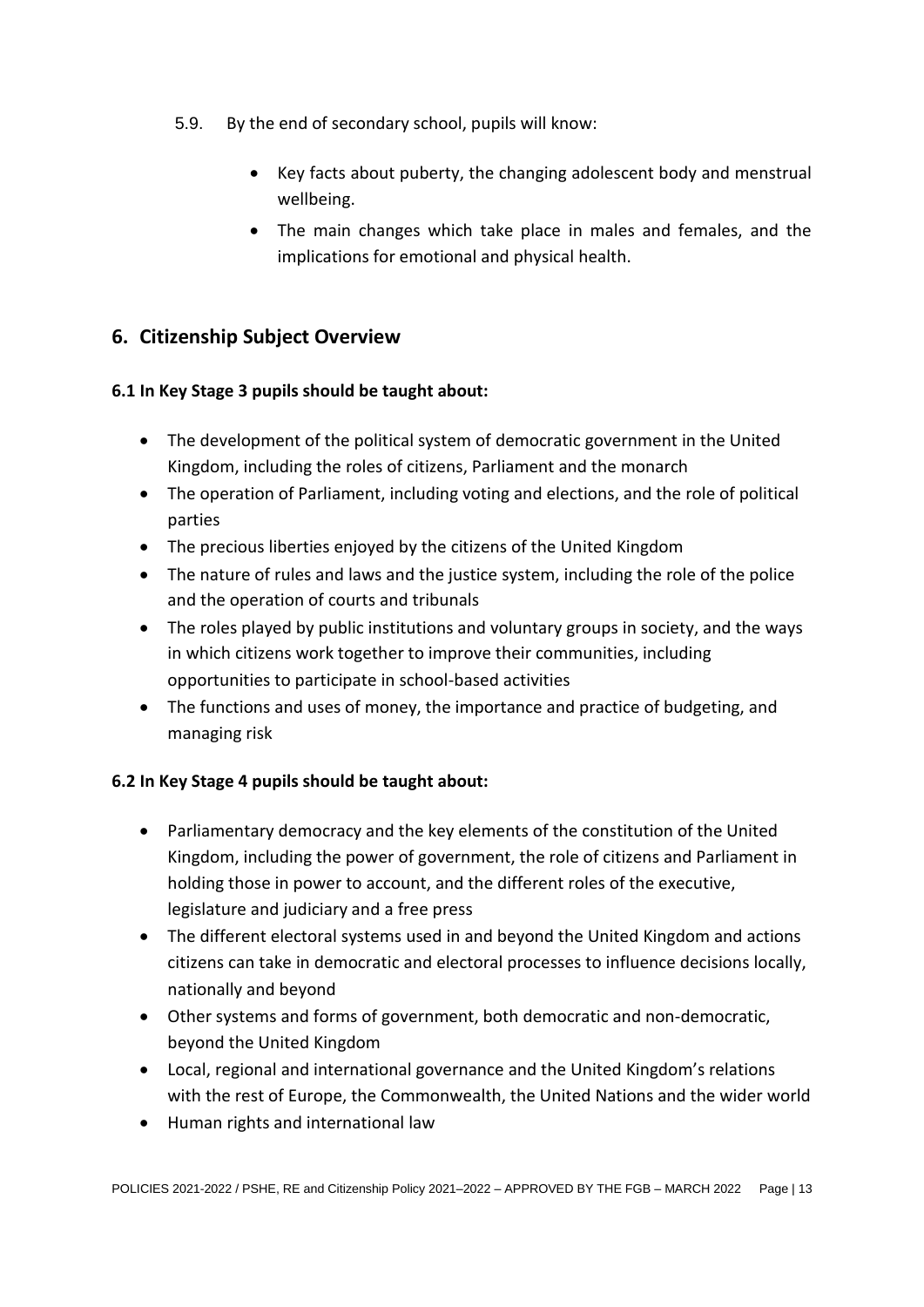- The legal system in the UK, different sources of law and how the law helps society deal with complex problems
- Diverse national, regional, religious and ethnic identities in the United Kingdom and the need for mutual respect and understanding
- The different ways in which a citizen can contribute to the improvement of their community, to include the opportunity to participate actively in community volunteering, as well as other forms of responsible activity
- Income and expenditure, credit and debt, insurance, savings and pensions, financial products and services, and how public money is raised and spent

## **7. PSHE, RSE and Citizenship programmes of study**

- 7.1. The school is free to determine an age-appropriate, developmental curriculum which meets the needs of young people and includes the statutory content outlined in  $section 4$  of this policy.
- 7.2. Year 7:
	- Friendships
	- Bullying
	- British Values
	- Peer Pressure
	- Online Safety
	- Mental Health
	- Healthy Lifestyles
	- Healthy Eating
	- How does the UK Government work?
	- Smoking
	- Alcohol and Drugs
	- Puberty
	- Puberty and Emotions
	- Puberty and Hygiene
	- Periods and Protection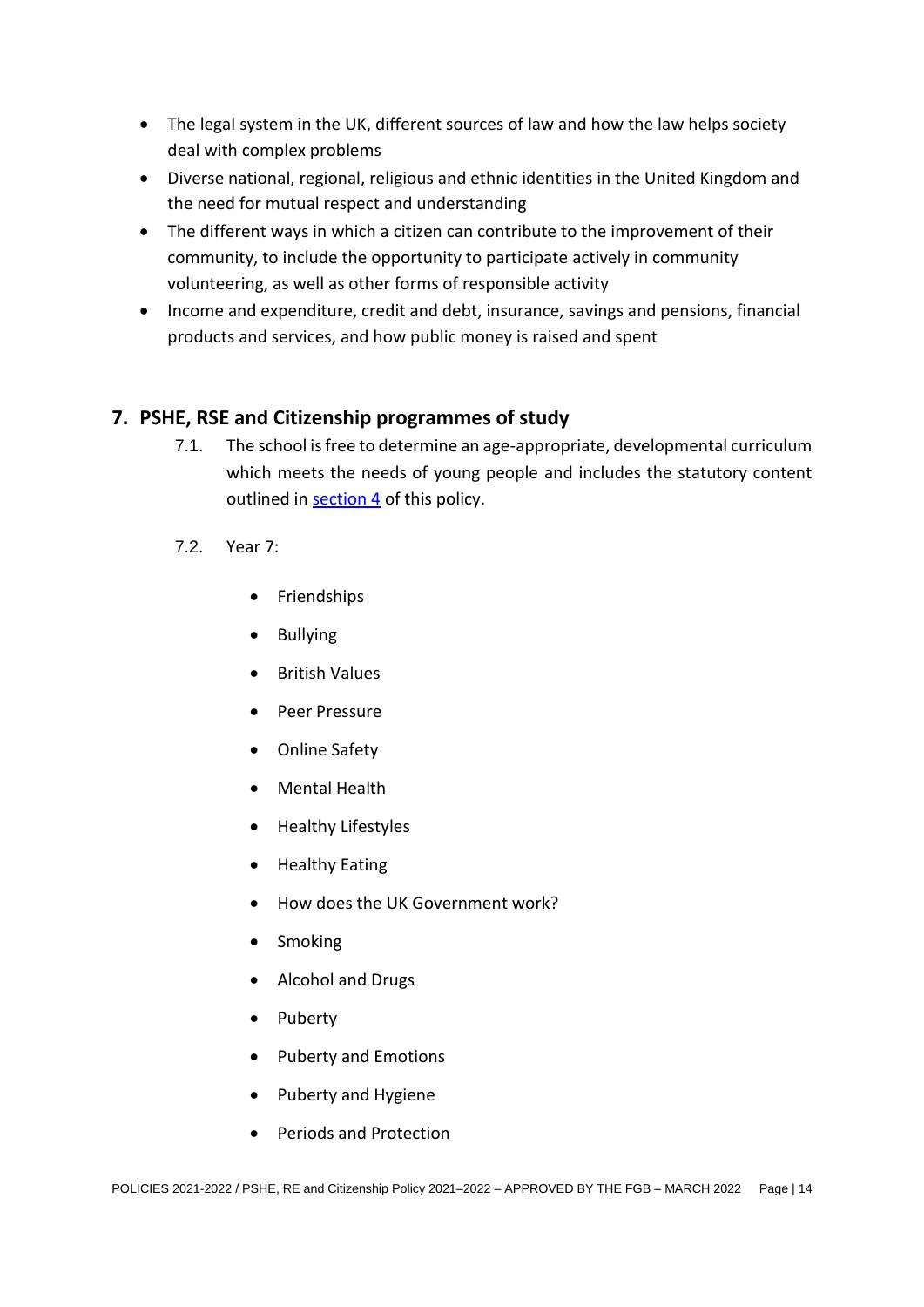- CEOPS
- Positive Relationships

#### 7.3. Year 8:

- Bullying
- Body Image
- British Values
- Careers
- Dying for a Dip Lancashire Fire Service
- Basic First Aid
- How does the UK Government work?
- Healthy Lifestyles
- Mental Health
- Money Management
- Online Safety
- Peer Pressure
- Positive Relationships
- Puberty
- Smoking
- 7.4. Year 9:
	- Bullying
	- British Values
	- Consent and the Law
	- First Aid including CPR
	- Introduction to Sexual Health
	- Mental Health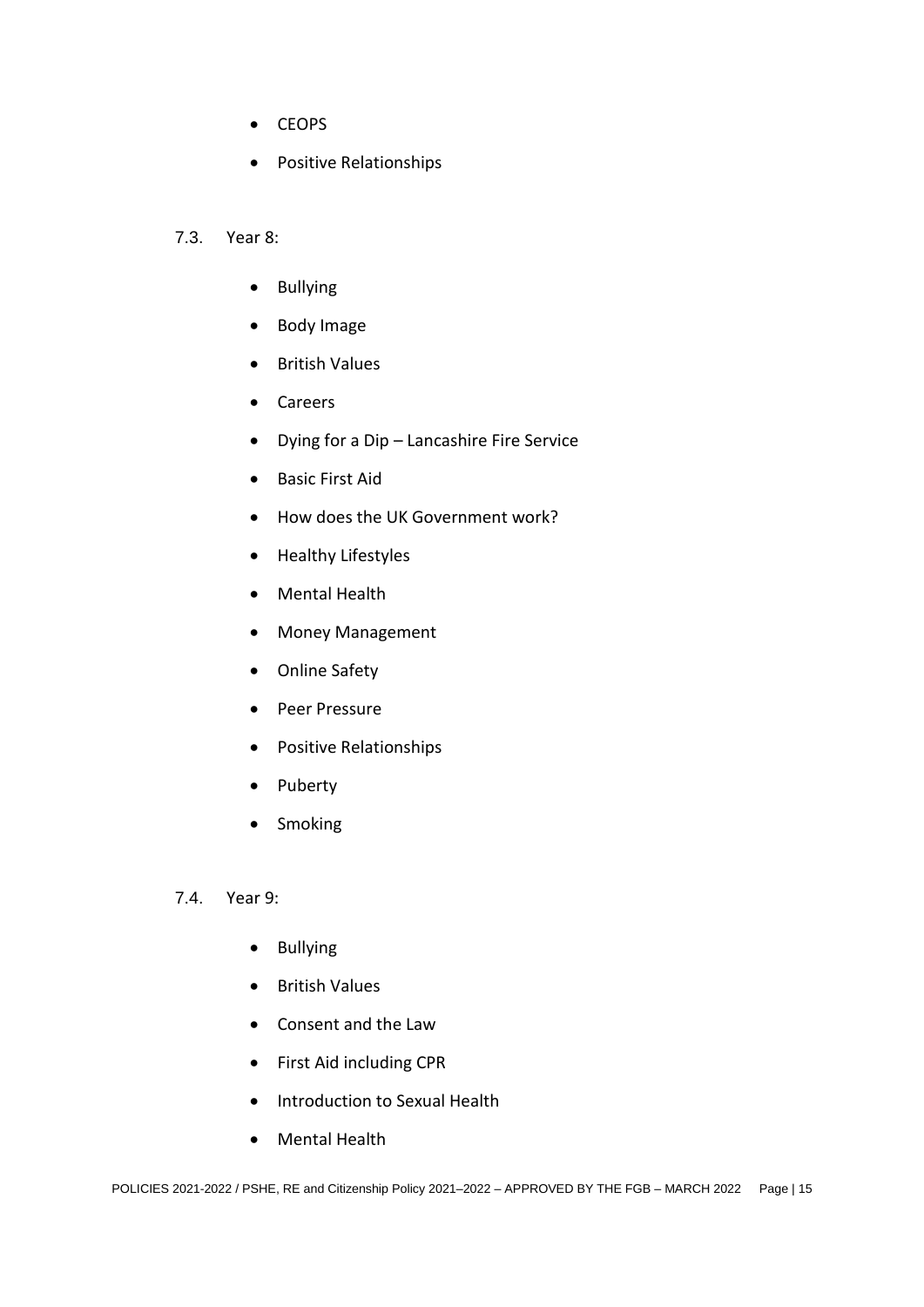- Online Safety
- Positive Relationships
- Substance Abuse
- Types of Relationships and Families
- The UK Government and Justice System
- 7.5. Year 10:
	- Alcohol and Drug use, including possible consequences.
	- Being Safe
	- Bullying
	- British Values
	- Careers
	- Consent
	- Mental Health
	- Positive Relationships, including what constitutes an unhealthy, criminal or abusive relationship.
	- PREVENT
	- Risky behaviour including dangerous driving and driving under the influence.
	- Sexual Health, including contraception, STI's and pregnancy.
	- The Online World, including body image and self-esteem.
	- The UK Government and Justice System
- 7.6. Year 11:
	- Alcohol and Drug use, including possible consequences.
	- Being Safe
	- Benefits of self-examination and health screening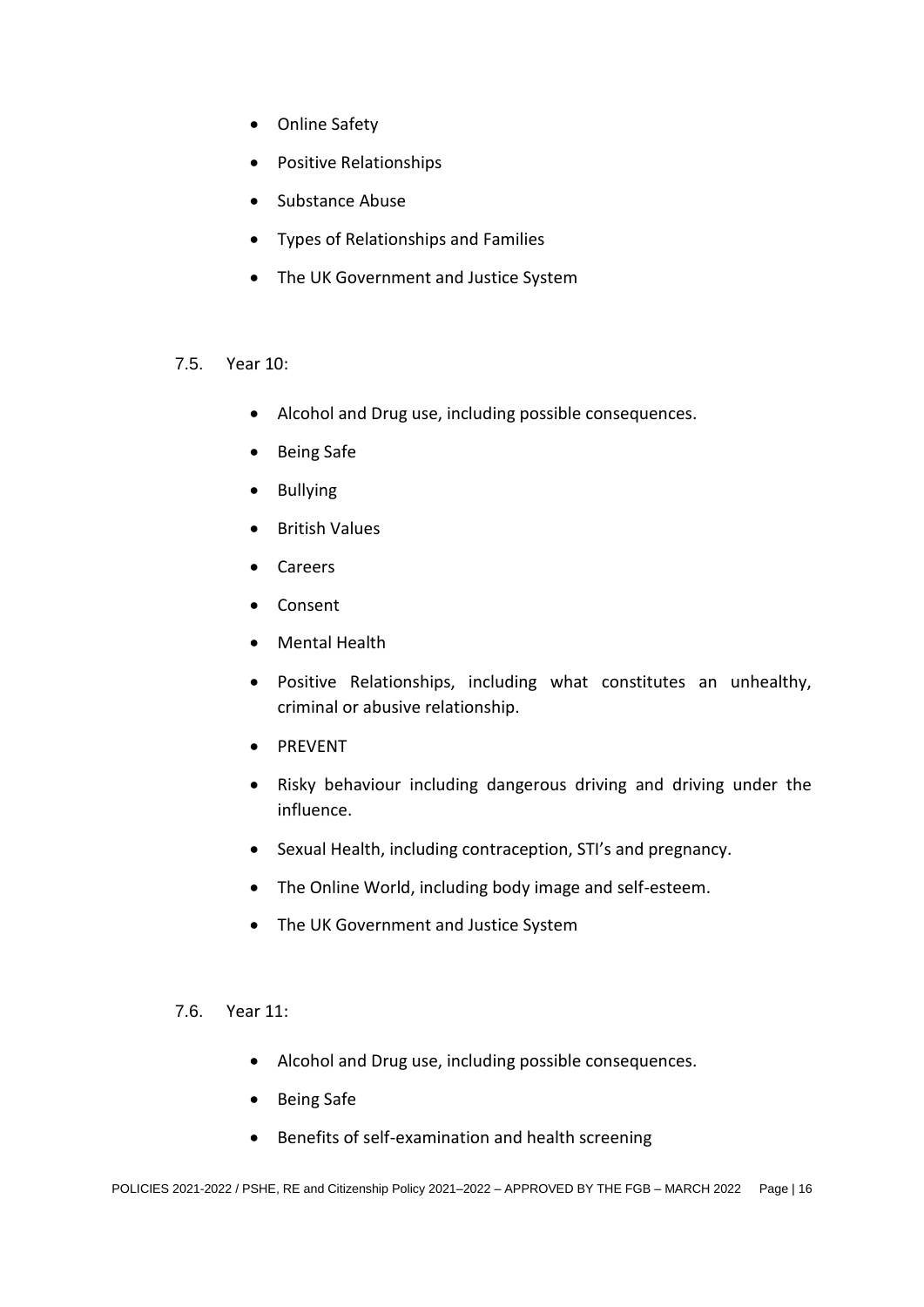- British Values
- Consent
- Criminal behaviour including knife crime, drug use and County Lines.
- Mental Health
- Positive Relationships, including what constitutes an unhealthy, criminal or abusive relationship.
- Prevent
- Risky behaviour, including gambling.
- Relationships online, including the creating and sharing of indecent images.
- Sexual Health, including contraception, STI's and pregnancy.
- The UK Government and Justice System

## **8. Delivery of the Curriculum**

- 8.1. Through effective organisation and delivery of the subject, we will ensure that:
	- Core knowledge is sectioned into units of a manageable size.
	- The required content is communicated to pupils clearly, in a carefully sequenced way, within a planned scheme of work.
	- Teaching includes sufficient and well-chosen opportunities and contexts for pupils to embed new knowledge so that is can be used confidently in real-life situations.
- 8.2. RSE and health education complement several national curriculum subjects. Where appropriate, the school will look for opportunities to make links between the subjects and integrate teaching.
- 8.3. The RSE and health education curriculum will be delivered by appropriately trained members of staff.
- 8.4. The curriculum will proactively address issues in a timely way in line with current evidence on pupil's physical, emotional and sexual development.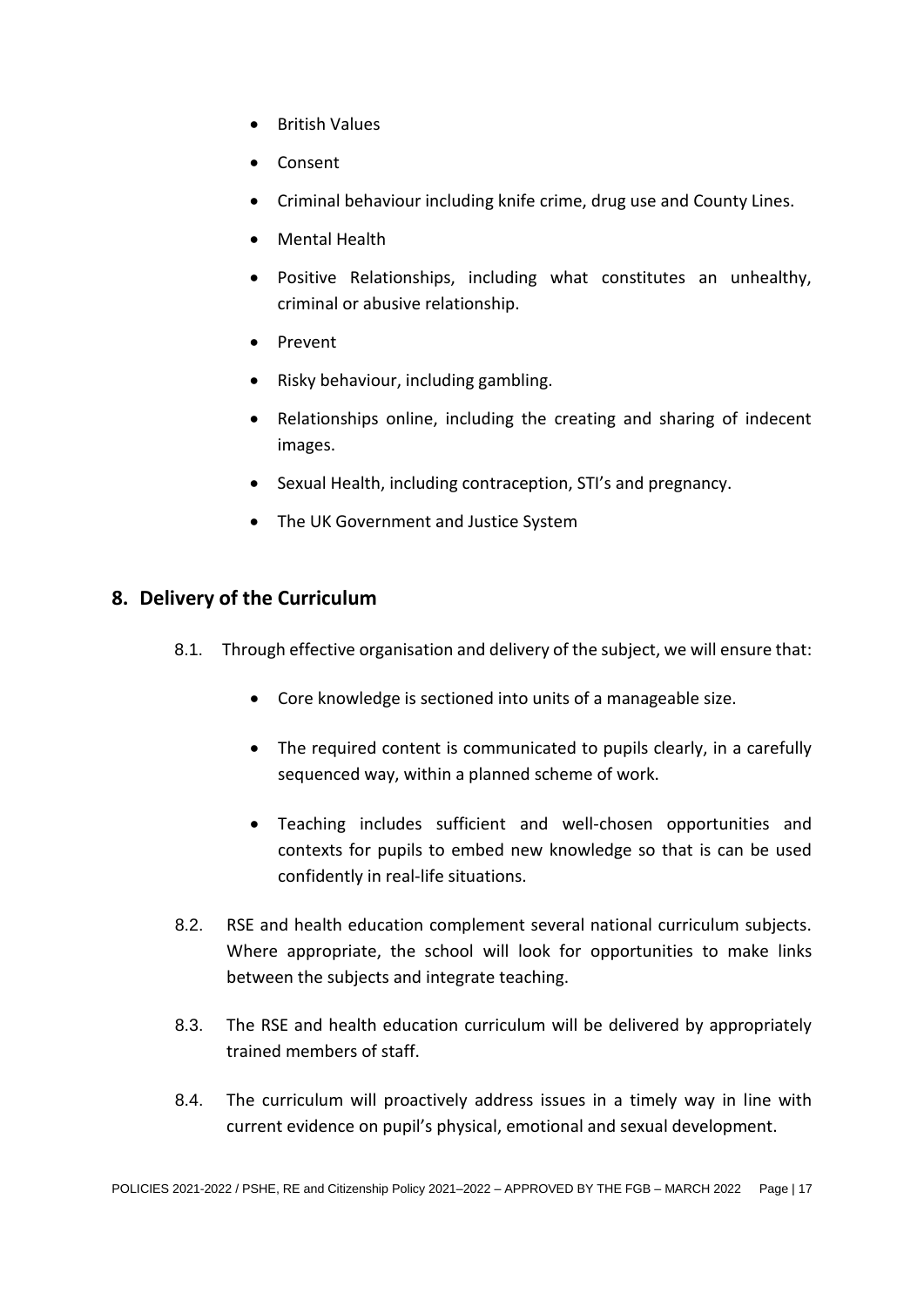- 8.5. RSE and health education will be delivered in a non-judgemental, ageappropriate, factual and inclusive way that allows pupils to ask questions in a safe environment.
- 8.6. Teaching of the curriculum reflects requirements set out in law, particularly in the Equality Act 2010, so that pupils understand what the law does and does not allow, and the wider legal implications of the decisions they make.
- 8.7. The school will integrate LGBTQ+ content into the RSE curriculum this content will be taught as part of the overall curriculum, rather than a standalone topic or lesson. LGBTQ+ content will be approached in a sensitive, age-appropriate and factual way that allows pupils to explore the features of stable and healthy same-sex relationships.
- 8.8. All teaching and resources are assessed by the PSHE, RSE and citizenship curriculum leader to ensure they are appropriate for the age and maturity of pupils, are sensitive to their religious backgrounds and meet the needs of any SEND, if applicable.
- 8.9. Classes may be taught in gender-segregated groups dependent on the nature of the topic being delivered at the time, and the cultural background of pupils where it is only appropriate to discuss the body in single gender groups.
- 8.10. Throughout every year group, appropriate diagrams, videos, books, games, discussion and practical activities will be used to assist learning.
- 8.11. Inappropriate images, videos, etc. will not be used, and resources will be selected with sensitivity given to the age and cultural background of pupils.
	- Pupils will be prevented from accessing inappropriate materials on the internet when using such to assist with their learning. The prevention measures taken to ensure this are outlined in the school's On-line Safety and Acceptable Use Policy.
- 8.12. Teachers will establish what is appropriate for one-to-one and whole-class settings, and alter their teaching of the programmes accordingly.
- 8.13. Teachers will ensure that pupils' views are listened to and will encourage them to ask questions and engage in discussion. Teachers will answer questions sensitively and honestly.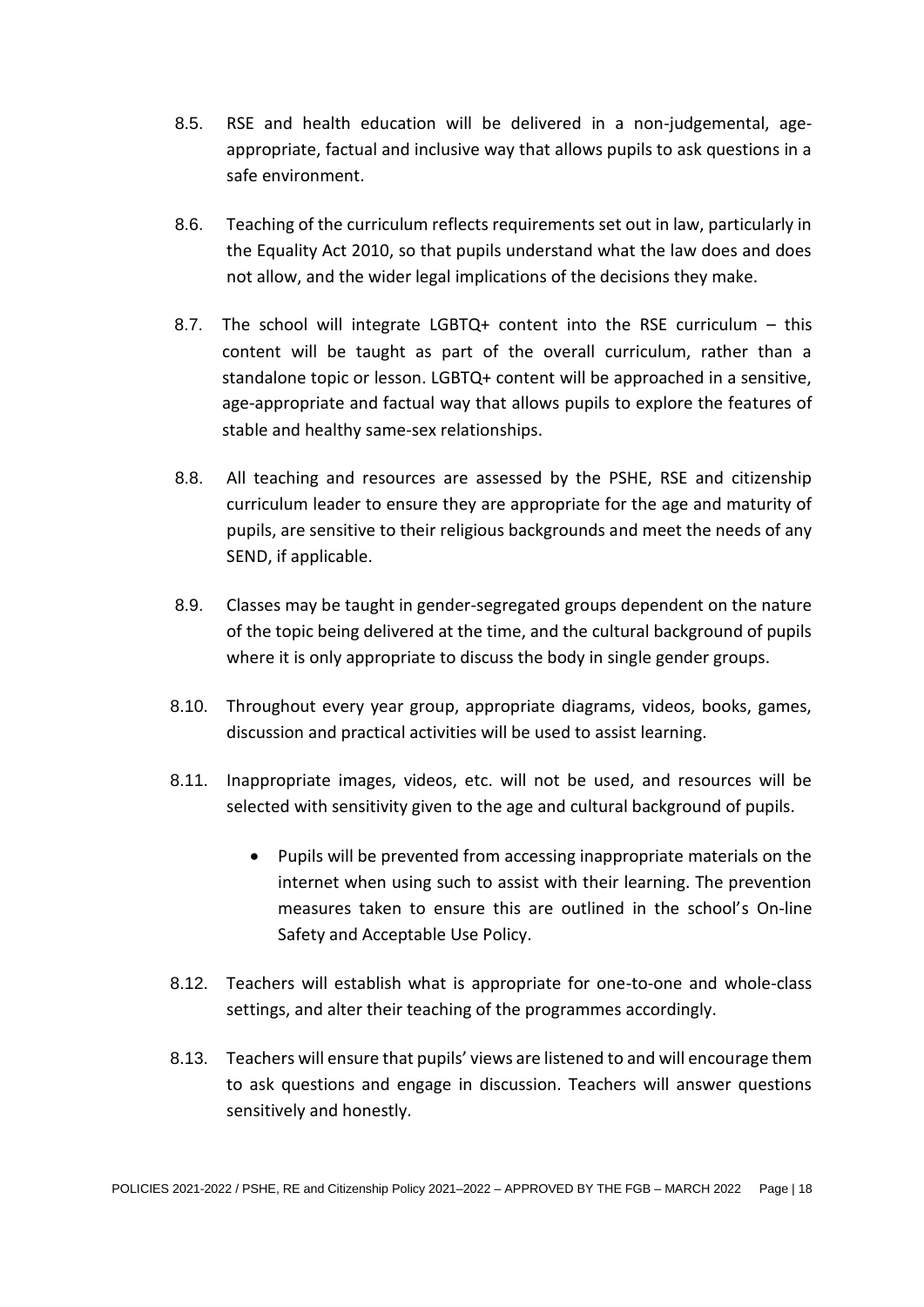- 8.14. The curriculum will be designed to focus on boys as much as girls and activities will be planned to ensure both are actively involved, matching their different learning styles.
- 8.15. Teachers will focus heavily on the importance of marriage and healthy relationships when teaching RSE, though sensitivity will always be given as to not stigmatise pupils on the basis of their home circumstances.
- 8.16. Teachers will ensure lesson plans focus on challenging perceived views of pupils based on protected characteristics, through exploration of, and developing mutual respect for, those different to themselves.
- 8.17. In teaching the curriculum, teachers will be aware that pupils may raise topics such as self-harm and suicide. When talking about these topics in lessons, teachers will be aware of the risks of encouraging these behaviours and will avoid any resources or material that appear as instructive rather than preventative.

## <span id="page-20-0"></span>**9. Curriculum links**

- 9.1. The school seeks opportunities to draw links between RSE and health education and other curriculum subjects wherever possible to enhance pupils' learning.
- 9.2. RSE and health education will be linked to the following subjects:
	- **Citizenship** pupils are provided with the knowledge, skills and understanding to help prepare them to play a full and active part in society, including an understanding of how laws are made and upheld and how to make sensible decisions.
	- **Science** pupils are taught about the main external parts of the body and changes to the human body as it grows, including puberty.
	- **ICT and computing** pupils are taught about how they can keep themselves safe online and the different risks that they may face online as they get older.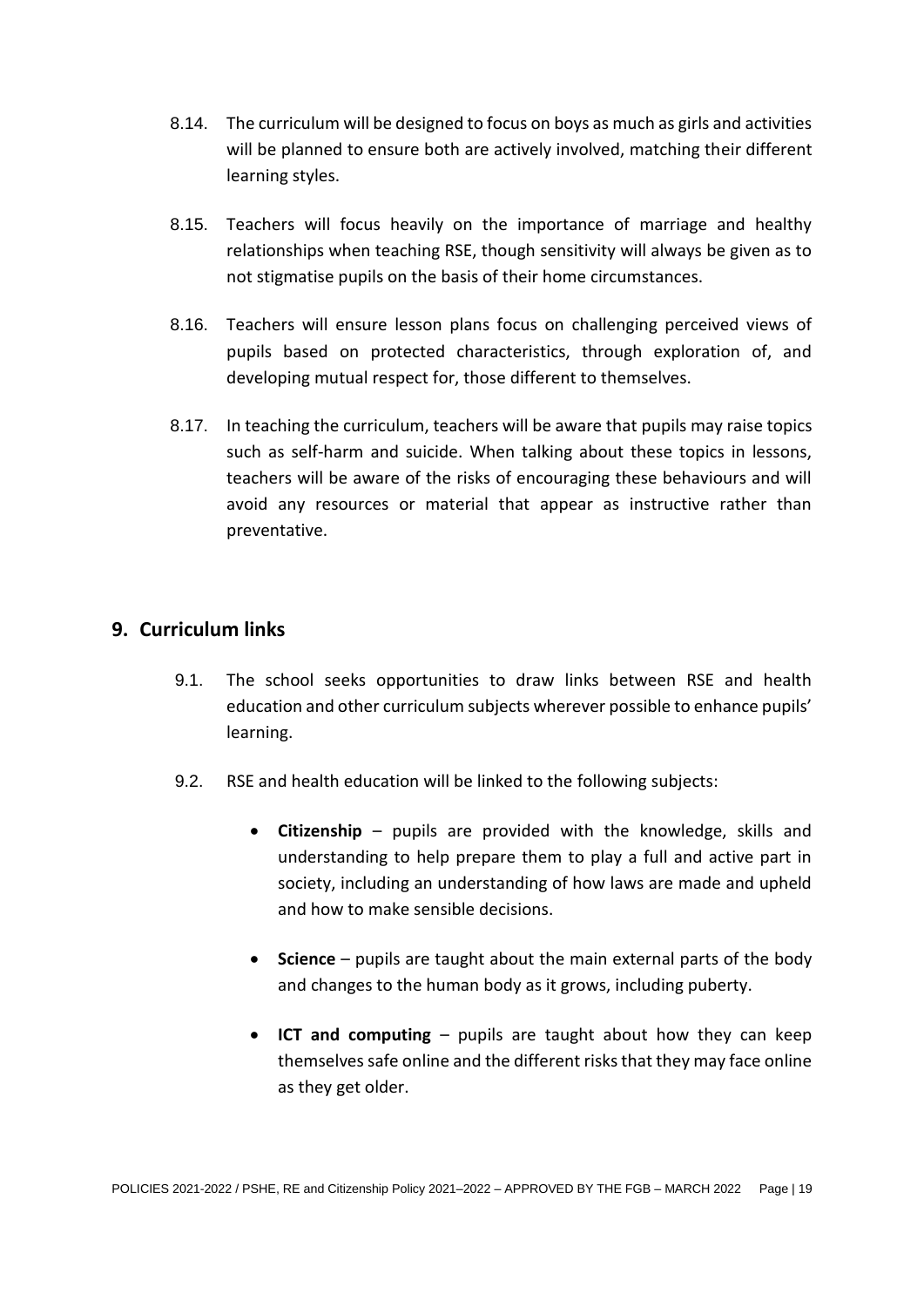- **PE** pupils can develop competence to excel in a broad range of physical activities, are physically active for sustained periods of time, engage in competitive sport and lead healthy, active lives.
- **PSHE** pupils learn about respect and difference, values and characteristics of individuals.

#### **10.Working with parents**

- 10.1. The school understands that parents' role in the development of their children's understanding about relationships and health is vital.
- 10.2. The school will work closely external agencies and also consider the opinions and needs of parents when planning and delivering the content of the school's, RSE and health education curriculum.
- 10.3. The school will hold a parent panel consultation.
- 10.4. When communicating with parents, the school will provide:
	- The curriculum content, including what will be taught and when.
	- Information about parents' right to withdraw their child from nonstatutory elements of RSE and health education.
- 10.5. The school understands that the teaching of some aspects of the curriculum may be of concern to parents.
- 10.6. If parents have concerns regarding RSE and health education, they may submit these via email to office@bishopr.co.uk, or contact the school office to arrange a meeting with the PSHE, RSE and Citizenship Curriculum Leader.
- 10.7. Parents will be informed on the curriculum content, through letters and via the school website.

## <span id="page-21-0"></span>**11.Working with external agencies**

11.1. Working and communicating with external agencies and parents can enhance our delivery of RSE and health education, and brings in specialist knowledge and different ways of engaging pupils.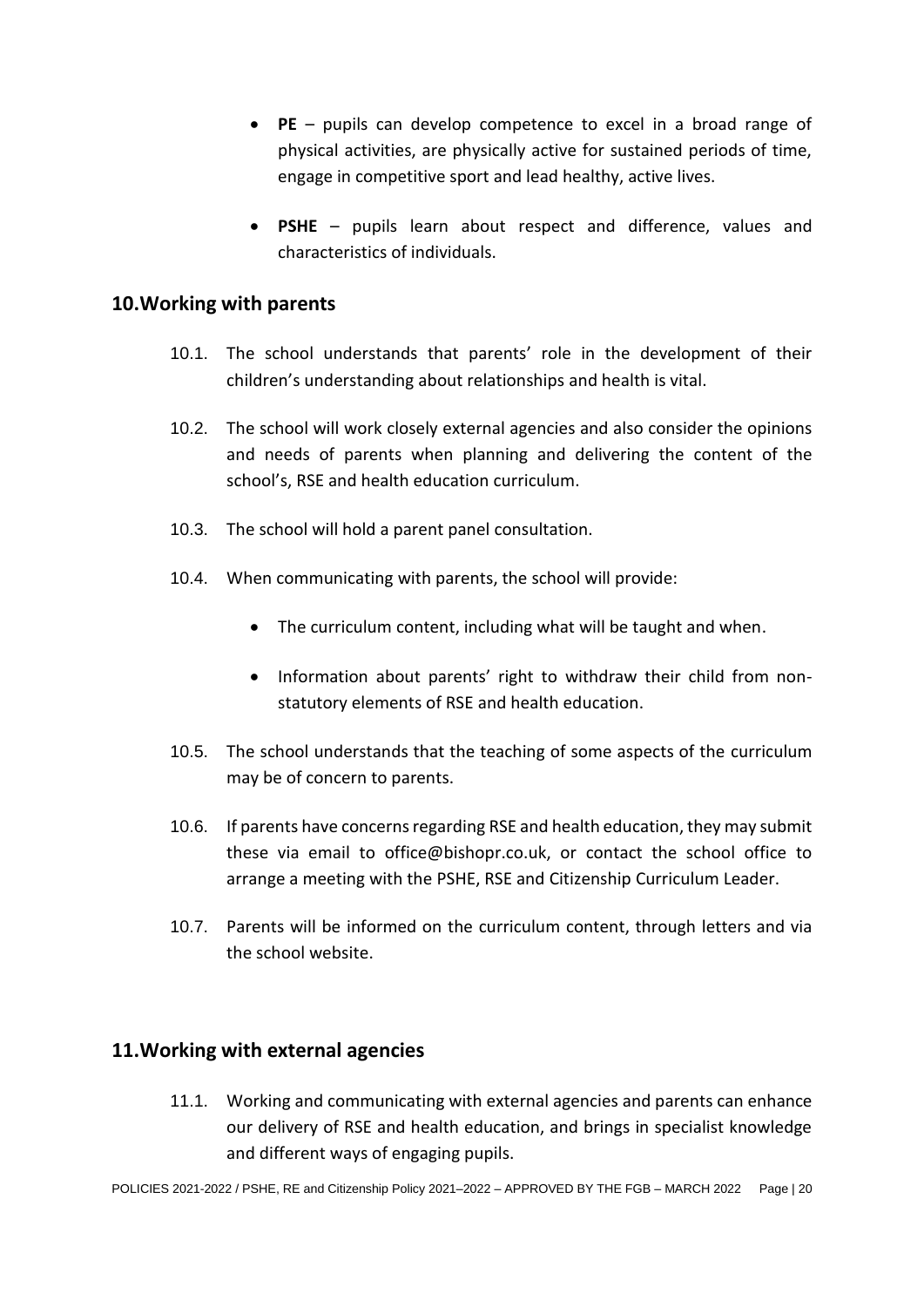- 11.2. External experts may be invited to assist from time-to-time with the delivery of the PSHE, Citizenship and RSE curriculum but will be expected to comply with the provisions of this policy.
- 11.3. The school will check the visitor/visiting organisation's credentials of all external agencies.
- 11.4. The school will ensure the teaching delivered by the external experts fits with the planned curriculum and provisions of this policy.
- 11.5. The school will discuss with the visitor the details of how they intend to deliver their sessions and ensure the content is age-appropriate and accessible for all pupils.
- 11.6. The school and the visitor will agree on how confidentiality will work in any lesson and that the visitor understands how safeguarding reports must be dealt with in line with the school's Child Protection and Safeguarding Policy.
- 11.7. The school will use visitors to enhance teaching by an appropriate member of teaching staff, not to replace teaching by those staff.

## <span id="page-22-0"></span>**12.Withdrawal from lessons**

- 12.1. Parents have the right to request that their child is withdrawn from some or all of sex education delivered as part of statutory RSE.
- 12.2. Parents **do not** have a right to withdraw their child from the relationships or health elements of the programmes.
- 12.3. Requests to withdraw a child from sex education must be made in writing to the headteacher.
- 12.4. Before granting a withdrawal request, the headteacher will discuss the request with the parents and, as appropriate, the child, to ensure their wishes are understood and to clarify the nature and purpose of the curriculum.
- 12.5. The headteacher will inform parents of the benefits of their child receiving RSE and any detrimental effects that withdrawal might have.
- 12.6. All discussions with parents will be documented. These records will be kept securely in the school office in line with the school's procedures for student record keeping.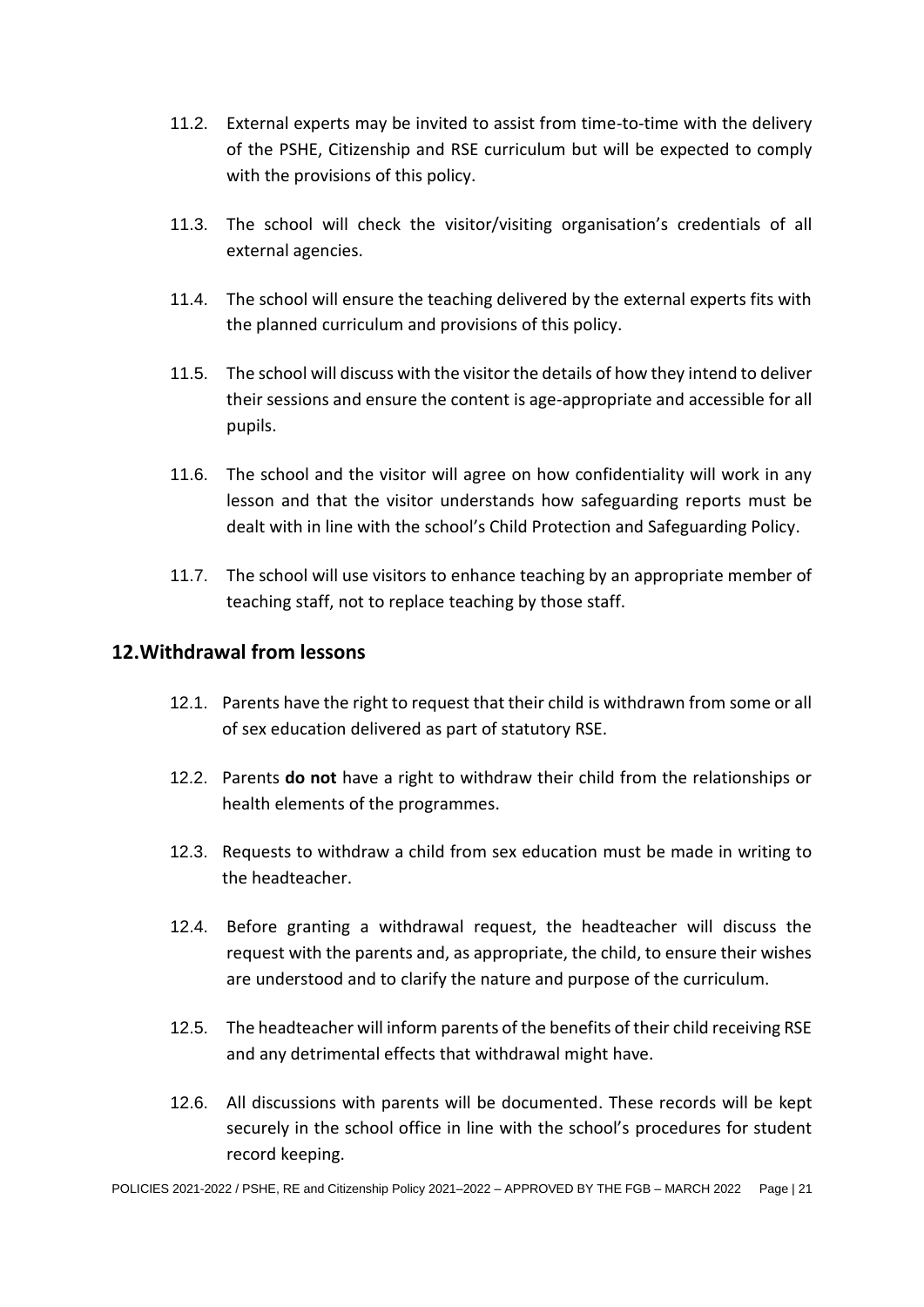- 12.7. Following discussions with parents, the school will respect the parents' request to withdraw their child up to and until three terms before the child turns 16. After this point, if the child wishes to receive RSE rather than be withdrawn, the school will make arrangements to provide the child with RSE.
- 12.8. Pupils who are withdrawn from RSE will receive appropriate, purposeful education during the full period of withdrawal.
- 12.9. For requests concerning the withdrawal of a pupil with SEND, the headteacher may take the pupils' specific needs into account when making their decision.

## <span id="page-23-0"></span>**13.Equality and accessibility**

- 13.1. The school will comply with the relevant requirements of the Equality Act 2010 and will ensure the curriculum does not discriminate against pupils because of their:
	- Age
	- Sex
	- Race
	- Disability
	- Religion or belief
	- Gender reassignment
	- Pregnancy or maternity
	- Marriage or civil partnership
	- Sexual orientation
- 13.2. The school will consider the backgrounds, gender, age range and needs of its pupils and determine whether it is necessary to put in place additional support for pupils with the above protected characteristics.
- 13.3. The school understands that pupils with SEND are entitled to learn about RSE and health education, and the curriculum will be designed to be inclusive of all pupils.
- 13.4. The school is aware that some pupils are more vulnerable to exploitation, bullying and other issues due to the nature of their SEND – teachers will understand that they may need to liaise with the SENCO and be more explicit and adapt their planning or work to appropriately deliver the curriculum to pupils with SEND.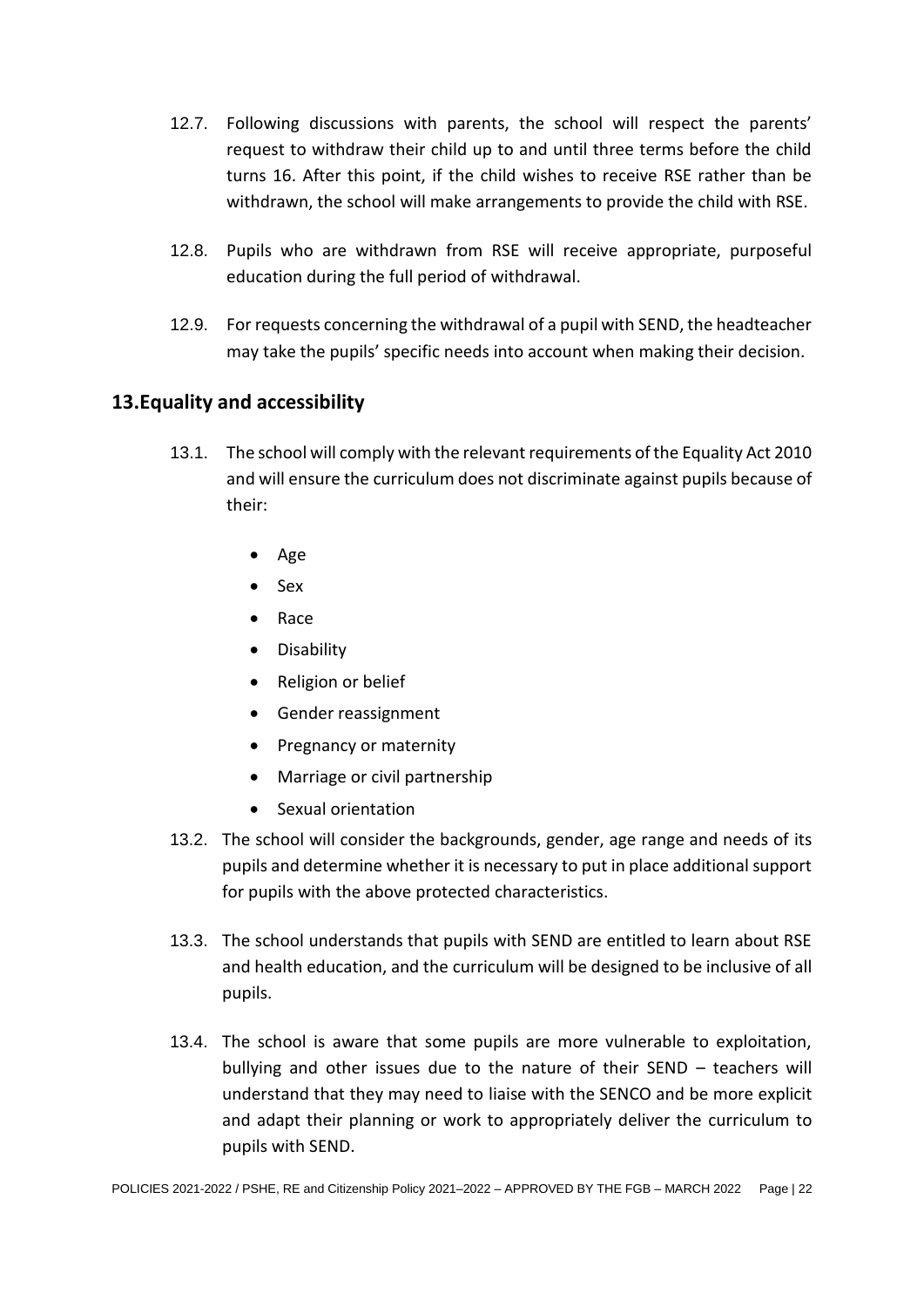- 13.5. Where there is a need to tailor content and teaching to meet the needs of pupils at different developmental stages, the school will ensure the teaching remains sensitive, age-appropriate, developmentally appropriate and is delivered with reference to the law.
- 13.6. The school will take steps to foster healthy and respectful peer-to-peer communication and behaviour between boys and girls, and provide an environment which challenges perceived limits on pupils based on their gender or any other characteristic.
- 13.7. The school will be actively aware of everyday issues such as sexism, misogyny, homophobia and gender stereotypes and take positive action to build a culture within which these are not tolerated. Any occurrences of such issues will be identified and tackled promptly.
- 13.8. The school will make clear that sexual violence and sexual harassment are not acceptable and will not be tolerated. Any reports of sexual violence or sexual harassment will be handled in accordance with the school's Accessibility Race Gender Equality Policy.

## <span id="page-24-0"></span>**14.Safeguarding and confidentiality**

- 14.1. All pupils will be taught about keeping themselves safe, including online, as part of a broad and balanced curriculum.
- 14.2. Confidentiality within the classroom is an important component of PSHE, Citizenship and RSE education, and teachers are expected to respect the confidentiality of their pupils as far as is possible.
- 14.3. Teachers will, however, understand that some aspects of the curriculum may lead to a pupil raising a safeguarding concern, e.g. disclosing that they are being abused, and that if a disclosure is made, the DSL will be alerted immediately.
- 14.4. Pupils will be made aware of how to raise their concerns or make a report, and how their report will be handled – this includes the process for when they have a concern about a peer.

## <span id="page-24-1"></span>**15.Assessment**

15.1. The school has the same high expectations of the quality of pupils' work in PSHE, Citizenship and RSE education, as for other curriculum areas.

POLICIES 2021-2022 / PSHE, RE and Citizenship Policy 2021–2022 – APPROVED BY THE FGB – MARCH 2022 Page | 23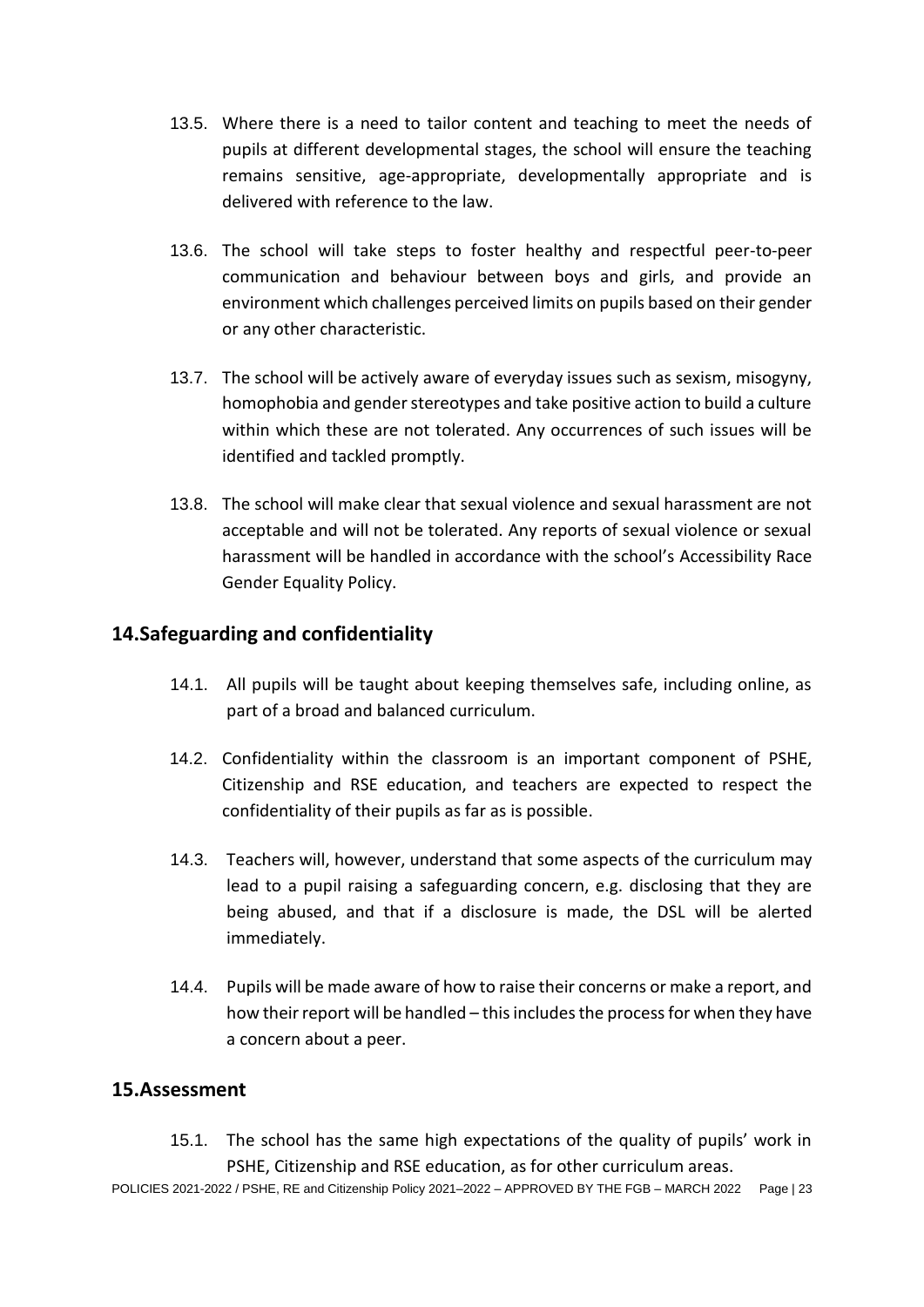- 15.2. Lessons are planned to provide suitable challenge to pupils of all abilities.
- 15.3. There are no formal examinations for PSHE, Citizenship and RSE education,; however, to assess pupil outcomes, the school will capture progress in the following ways:
	- Student surveys
	- Self-evaluations/audits of need

### <span id="page-25-0"></span>**16.Staff training**

- 16.1. Training will be provided by the PSHE, RSE and citizenship curriculum leader to the relevant members of staff on a regular basis to ensure they are up-todate with the RSE and health education curriculum.
- 16.2. Training will also be scheduled around any updated guidance on the curriculum and any new developments, such as "sexting", which may need to be addressed in relation to the curriculum.
- 16.3 Appropriately trained staff will be able to give pupils information on where and how to obtain confidential advice, counselling and treatment.

## <span id="page-25-1"></span>**17.Monitoring quality**

- 17.1. The PSHE, RSE and citizenship curriculum leader is responsible for monitoring the quality of teaching and learning for the subject.
- 17.2. The PSHE, RSE and citizenship curriculum leader will conduct subject assessments on a termly basis, which will include a mixture of the following:
	- Self-evaluations
	- Lesson observations
	- Topic feedback forms
	- Learning walks
	- Work scrutiny
	- Lesson planning scrutiny
- 17.3. The PSHE, RSE and citizenship curriculum leader will annually review the curriculum and report to the relevant line manager and SLT with regard to the coverage, appropriateness and the quality of the subjects delivered.